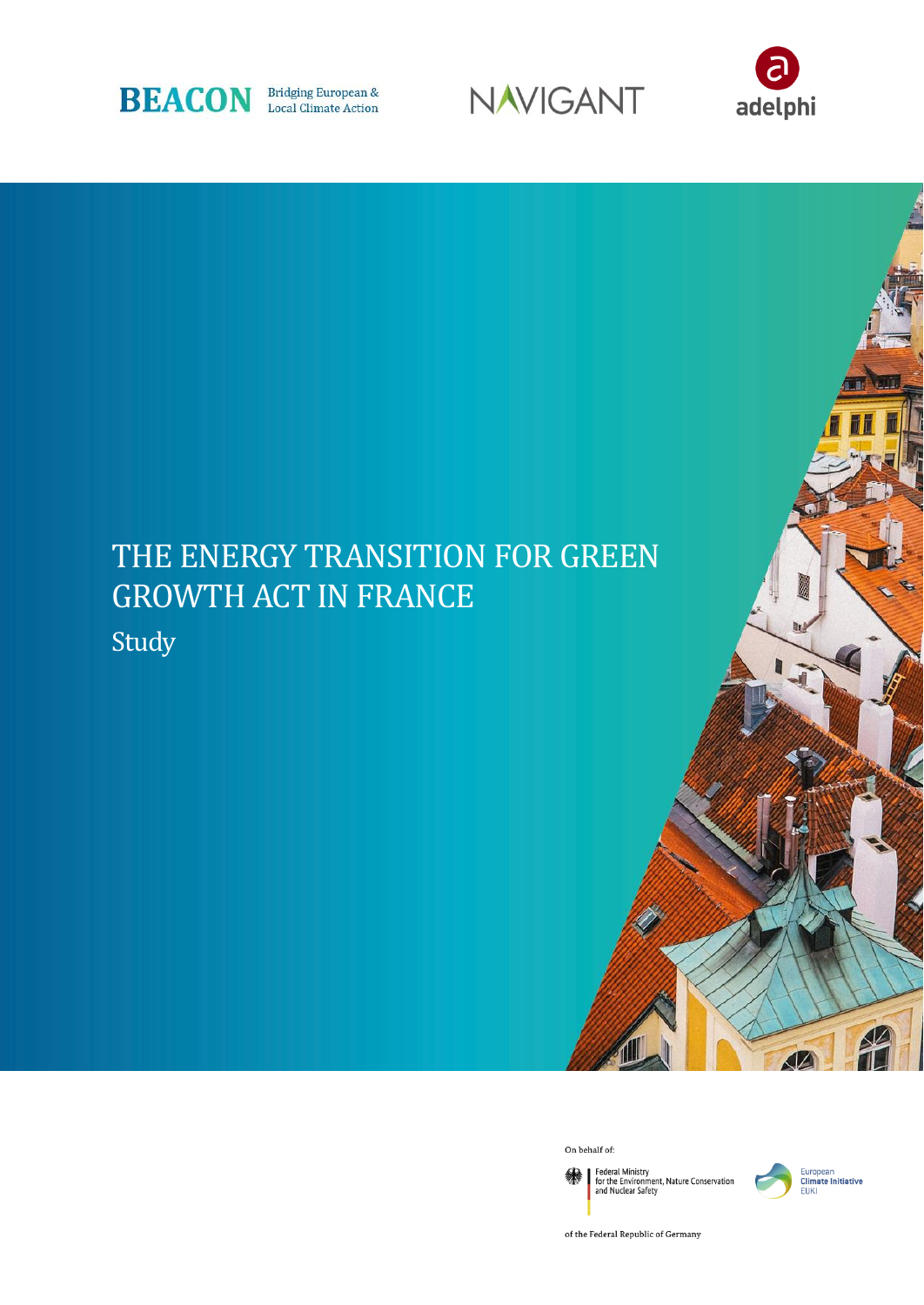





**The Energy Transition for Green Growth Act in France** 5 December 2018 Linda Hölscher, Miha Jensterle (adelphi), Katja Dinges (Navigant, review)

BMU AZ: IK II 5 – 42206-2/1.5

Project number: 200771

**Contact us at [BEACON\\_HelpDesk@navigant.com](mailto:BEACON_HelpDesk@navigant.com)**

#### **Visit us at<https://www.euki.de/beacon>**

The project Bridging European and Local Climate Action is financed by the European Climate Initiative (EUKI). EUKI is a project financing instrument by the Federal Ministry for the Environment, Nature Conservation and Nuclear Safety (BMU). It is the overarching goal of the EUKI to foster climate cooperation within the European Union in order to mitigate greenhouse gas emissions. It does so through strengthening cross-border dialogue and cooperation as well as exchange of knowledge and experience.

The information and views set out in this study are those of the author(s) and do not necessarily reflect the official opinion of the Federal Ministry for the Environment, Nature Conservation and Nuclear Safety.

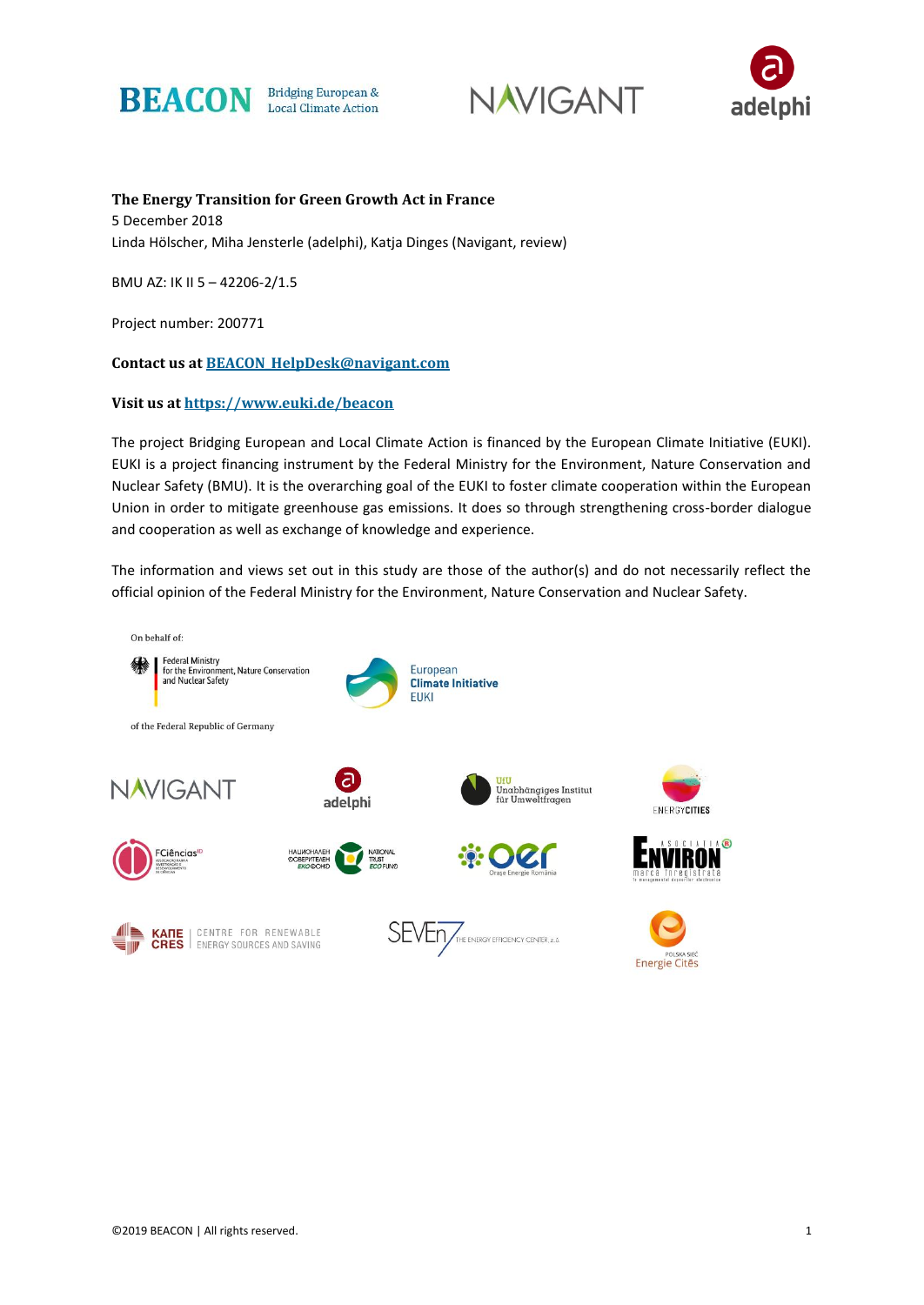





# Abbreviations

| <b>COP</b>    | Conference of the Parties                                         |
|---------------|-------------------------------------------------------------------|
| <b>ETS</b>    | Emission trading scheme                                           |
| EU            | European Union                                                    |
| <b>GHG</b>    | Greenhouse gas                                                    |
| IEA           | <b>International Energy Agency</b>                                |
| <b>LTECV</b>  | Loi relative à la transition énergétique pour la croissance verte |
| NGO           | Non-Governmental Organisation                                     |
| <b>POPE</b>   | Programme d'Orientation de la Politique Énergétique Française     |
| <b>PPE</b>    | Programmation pluriannuelle de l'énergie                          |
| <b>SNBC</b>   | Stratégie nationale bas-carbone                                   |
| <b>UNFCCC</b> | United Nations Framework Convention on Climate Change             |
|               |                                                                   |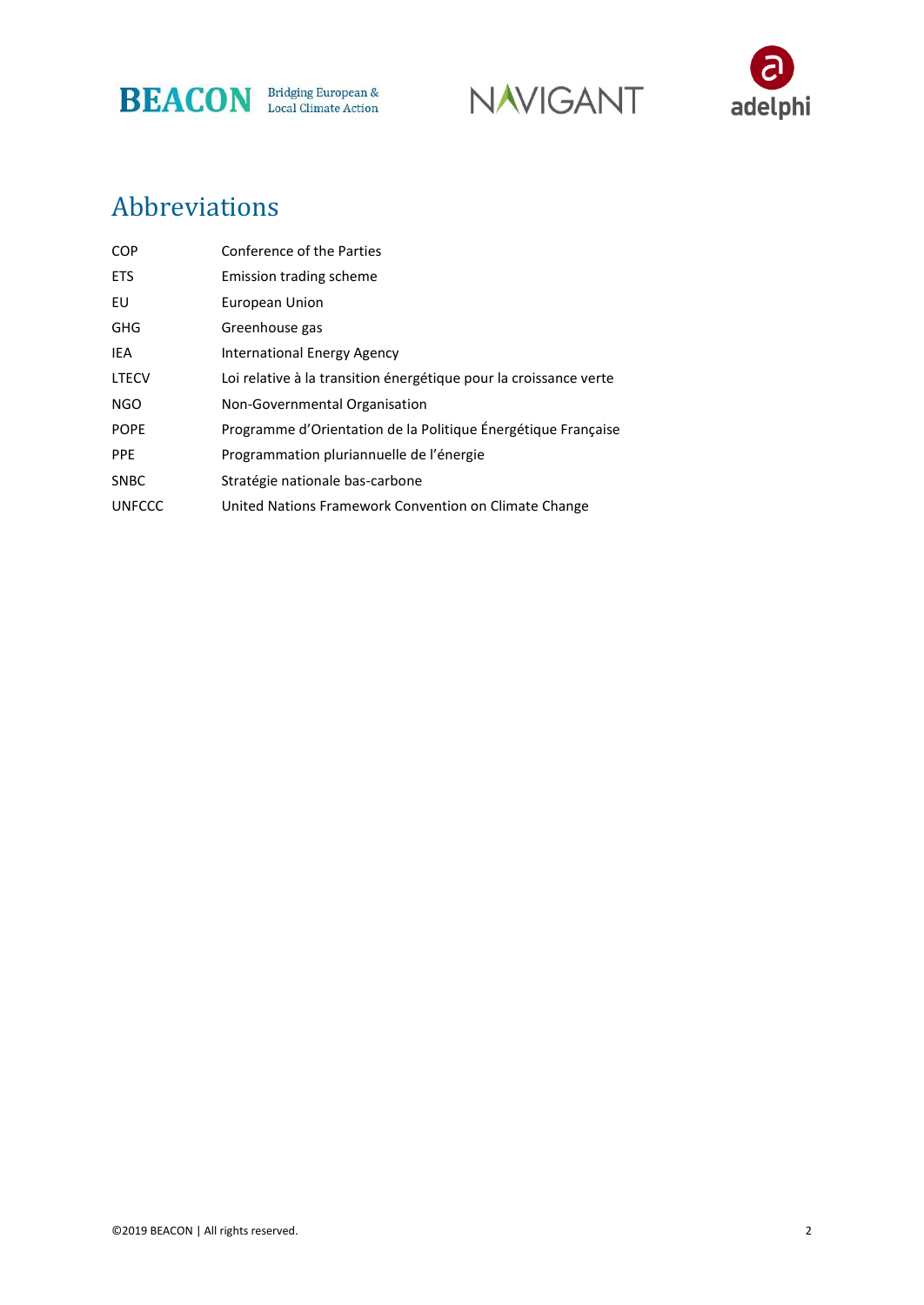





# **TABLE OF CONTENTS**

| $\mathbf 1$      |     |                                                                                                                                               |  |
|------------------|-----|-----------------------------------------------------------------------------------------------------------------------------------------------|--|
| 2                |     |                                                                                                                                               |  |
| 3                |     |                                                                                                                                               |  |
|                  |     |                                                                                                                                               |  |
|                  |     |                                                                                                                                               |  |
| $\boldsymbol{4}$ |     |                                                                                                                                               |  |
|                  |     |                                                                                                                                               |  |
|                  | 4.2 |                                                                                                                                               |  |
|                  | 4.3 |                                                                                                                                               |  |
| 5                |     |                                                                                                                                               |  |
|                  |     |                                                                                                                                               |  |
|                  | 5.2 | $\textbf{Cost efficiency.} \textcolor{red}{\textbf{}} \textcolor{red}{\textbf{18}} \textcolor{red}{\textbf{19}} \textcolor{red}{\textbf{19}}$ |  |
|                  | 5.3 |                                                                                                                                               |  |
|                  | 5.4 |                                                                                                                                               |  |
|                  |     |                                                                                                                                               |  |
|                  |     |                                                                                                                                               |  |
|                  | 6.2 |                                                                                                                                               |  |
|                  | 6.3 |                                                                                                                                               |  |
|                  |     |                                                                                                                                               |  |
|                  |     |                                                                                                                                               |  |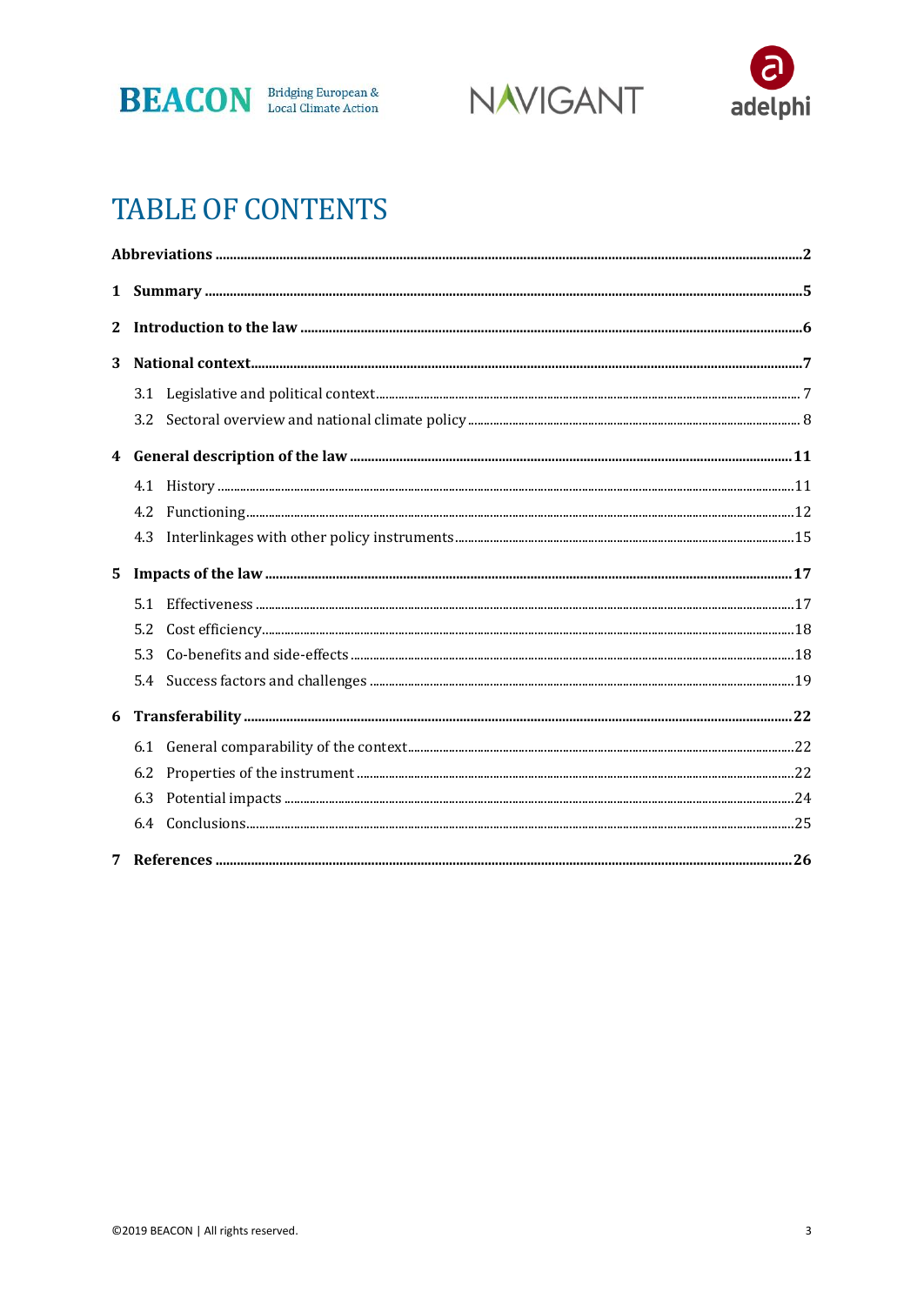





# LIST OF FIGURES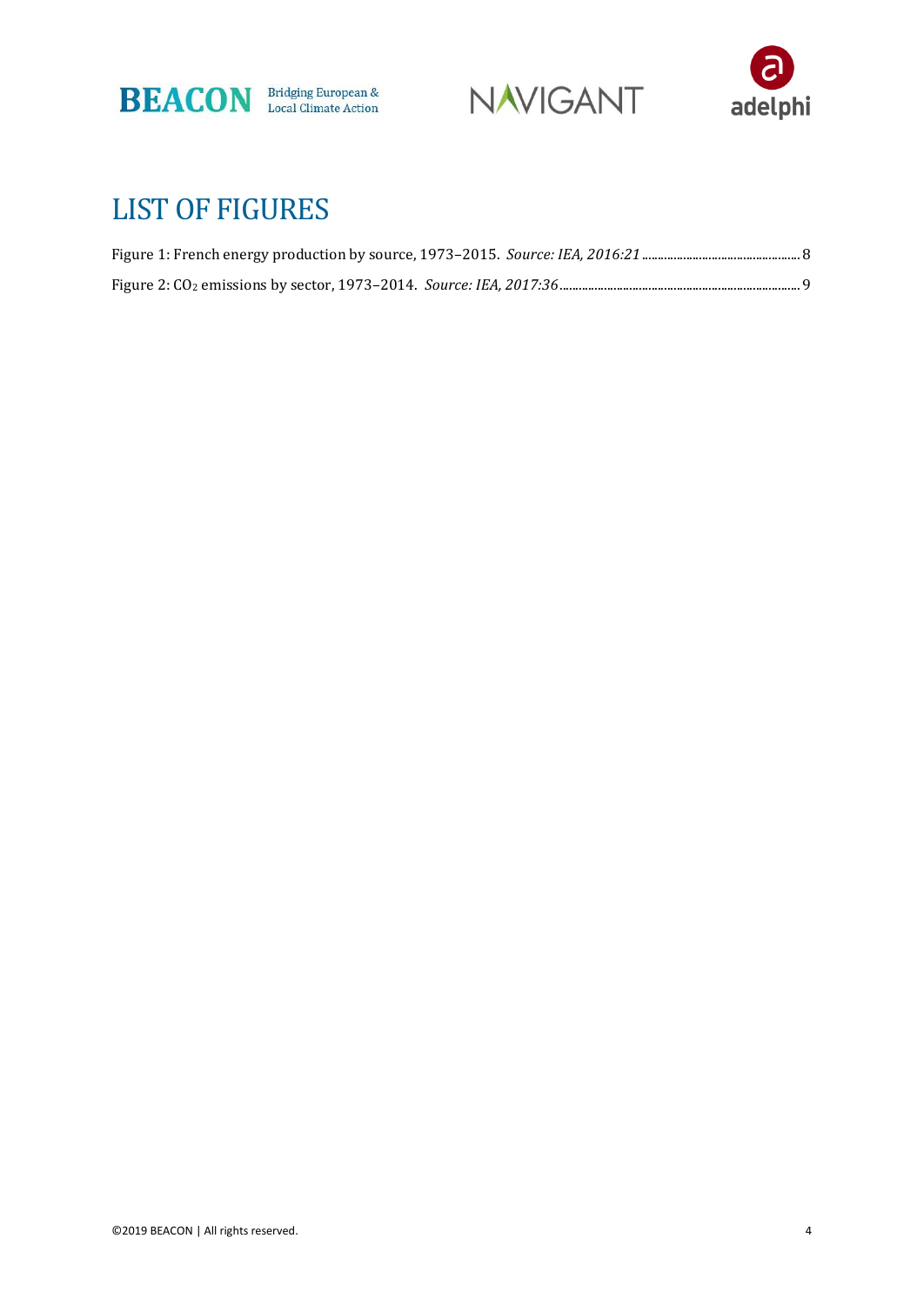

**NAVIGANT** 



# 1 Summary

This study examines **the Energy Transition Green Growth Act** (*Loi relative à la transition énergétique pour la croissance verte – LTECV*) and its possible transferability to the German context.

Despite its title that emphasises an energy transition, the law is also a climate law that sets comprehensive climate targets. The LTECV or Energy Transition Act is a recent French climate law, building on previous climate and energy legislation and establishing a comprehensive list of targets and measures extending beyond a pure climate framework law. France's climate policy was initially spurred by France's entry into United Nations Framework Convention on Climate Change in 1992 and its subsequent ratification of the Kyoto Protocol in 1998. Since then, several iterations of climate law have been legislated and expanded upon, ultimately culminating in the efforts known as the Energy Transition Act. The Energy Transition Act differs from other main European climate laws, such as the United Kingdom's and Sweden's, in that though the aim of reducing greenhouse gas emissions does feature in the body of the legislation, it is a vast legal document incorporating not only matters relating to climate change mitigation, but general policy pathways towards low-carbon economic development. These provisions range from compliance and reporting mechanisms, to detailed methods of governance, to green innovation incentives and retro-fitting subsidies.

Additionally, the law contains the pledge towards a reduction of nuclear energy in France. Nuclear comprises about three quarters of power production in the French energy mix and the Energy Transition Act provides plans to move towards a marked reduction, though recent political events and declarations have altered the timeline towards this goal. Another specified provision is the so called 'Factor of Four', which aims to reduce France's overall CO<sup>2</sup> emissions by 75% by 2050 over 1990 levels. Given that emissions in France were already comparatively quite low in 1990 and that France did not 'profit' – in terms of emissions reductions – from a collapse of emissions-intensive industry through reunification – this goal is comparable to, if not more ambitious, than Germany's goals. Another quite distinct feature is the codified aspect of stakeholder communication and inclusion, which has catalysed inclusionary practice for both the private sector and climate action on the local level. With a plethora of articles and a myriad of decrees to accompany it, the law seeks to cover all facets of national energy policy and aims to move towards a future that is both prosperous, efficient and, above all, climate neutral. With regards to its extensive provisions for specific policies and measures, the LTECV appears comparable to the German Climate Protection Plan 2050 (Klimaschutzplan 2050).

The effectiveness of the law is hard to measure at this point due to its recency as well as the double function of the law and the resulting contradictory goals of defining a pathway away from the dominant source of lowcarbon energy in France while at the same time achieving ambitious climate goals. However, there are promising indicators of its effectiveness – for example through its inclusion of an ambitious carbon tax trajectory, which has proven to be an effective emission reduction tool in other countries.

While a law comprising climate targets and a set of policy measures is similarly possible in Germany, the transferability of specific policy contents to the German context is limited because of stark differences in terms of institutional structure and the point of departure in a transformation to a low-carbon economy.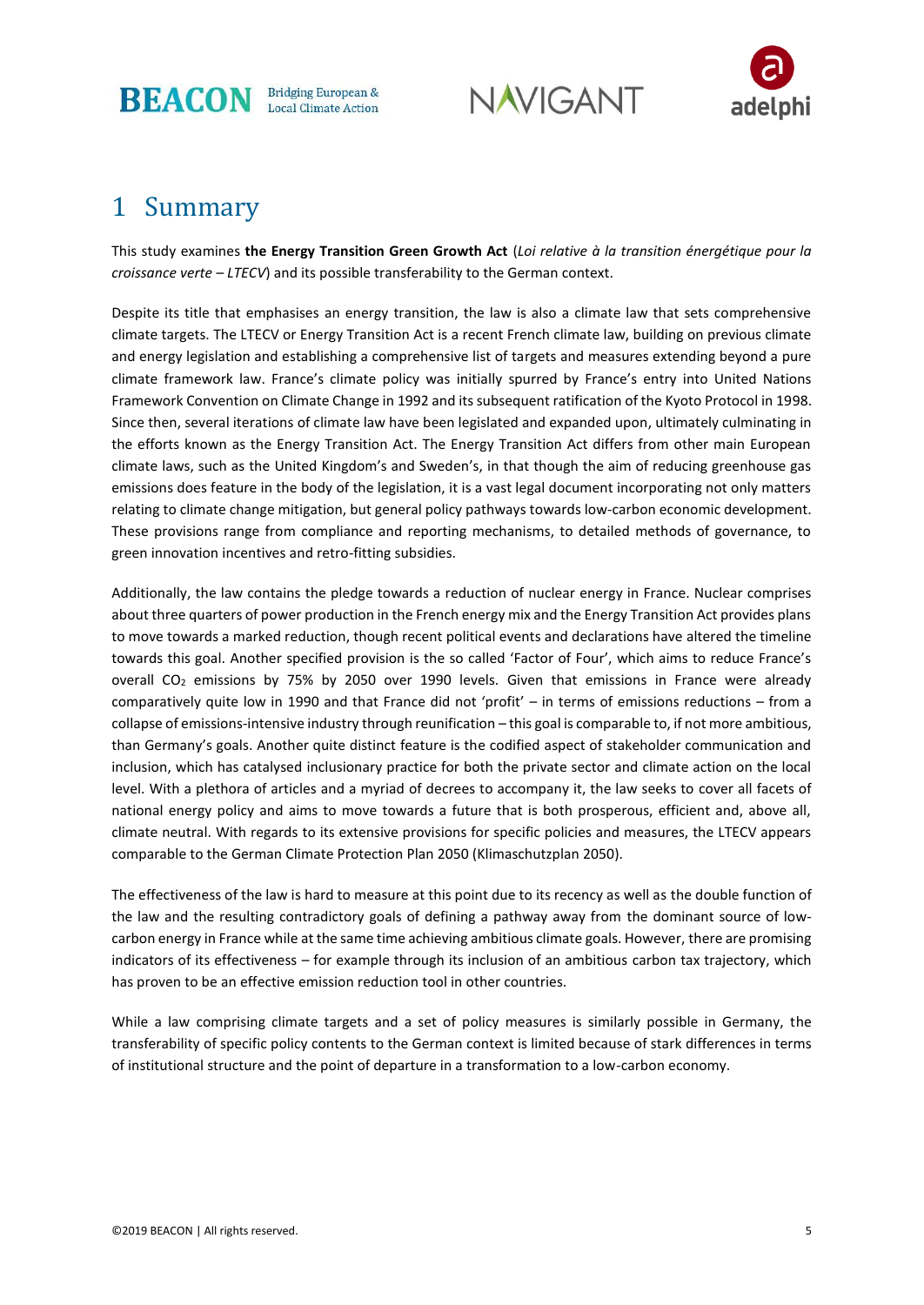

**NAVIGANT** 



# 2 Introduction to the law

The French Energy Transition for Green Growth Act (Loi relative à la transition énergétique pour la croissance verte – LTECV) contains various ambitious energy and climate targets covering multiple sectors and timeframes. The most relevant ones are the following:

- Reducing GHG emissions by 40% by 2030 compared to 1990 and by 75% by 2050.
- Reduce final energy consumption by at least 50% by 2050 compared to 2012.
- Reduce the use of fossil fuels by 30% in 2030 compared to 2012.
- Limit the total output of energy from nuclear power to its current level of 63.2 GW and reduce the share of energy from nuclear power to 50% by 2025 (currently at 75%).
- Increasing the share of energy from renewable energy sources to 32% by 2030.
- A carbon-pricing trajectory to be imposed on the carbon component of fossil fuels, starting at EUR 14.5 per tonne of CO<sub>2</sub>eq in 2015 and increasing to EUR 56/tCO<sub>2</sub> in 2020 and EUR 100/tCO<sub>2</sub> in 2030.

In addition to these climate and energy targets, the LTECV includes numerous other provisions, covering eight topics in total:

- The future energy system, renewable energies and nuclear safety
- Energy efficiency in the building sector
- Clean transportation
- Waste management and the circular economy
- Renewable energies
- Nuclear safety
- Simplifying administrative procedures
- New measures to enable citizens, companies and local authorities to take action

The framework established by the LTECV is very complex and involves multiple levels of government, as well as a variety of policy reforms and implementation mechanisms. Aside from the empowerment of regional and local authorities, the LTECV details two main tools for the energy transition, which the government is obligated to publish every five years: The National Low-Carbon Strategy (SNBC) and Multiannual Energy Programme (PPE). The SNBC details the actions to be taken towards a low-carbon economy and covers both energy and non-energy sectors. The emission reduction trajectory consistent with achieving a 75% reduction of GHG emissions by 2050 is broken down for all economic sectors. The PPE contains policies targeting all aspects of electricity production, energy efficiency and security of supply. The PPE details the policies proposed to achieve the targets of the LTECV. It must be compatible with the carbon budgets and sectoral limits established by the SNBC. Overall, the LTECV is being implemented through more than 150 different regulations. Both the SNBC and the PPE must undergo regular detailed reviews and the government is obligated to present progress reports to parliament. An important part of the Act's governance framework is a system of carbon budgets, setting an overall emission limit not to be exceeded in each budget period. Each budget covers a period of five years. The LTECV emphasises a collaborative approach and is implemented through a series of action plans and regulations.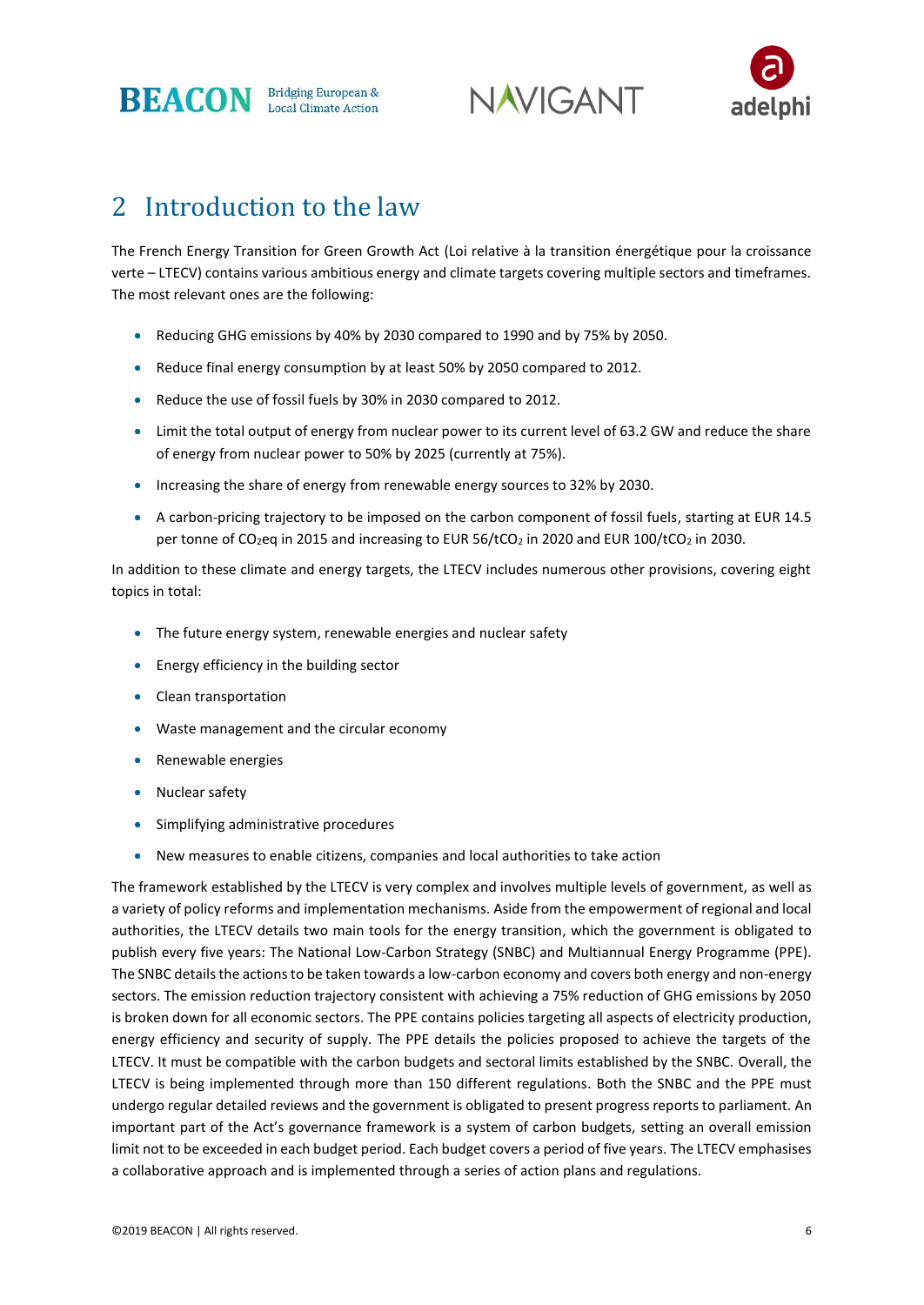**BEACON** Bridging European &

**NAVIGANT** 



# 3 National context

# 3.1 Legislative and political context

France is a unitary semi-presidential constitutional republic, with the popularly elected president acting as the head of state and the prime minister serving as head of government. The president enjoys supreme executive authority and drives the national policymaking agenda. The bicameral parliament consists of the National Assembly (the lower house, directly elected in single-member constituencies) and the senate (upper house, indirectly elected by elected officials). The second level of government consists of 18 administrative regions that are divided into 13 metropolitan regions and five overseas departments. These have no legislative authority but do enjoy executive powers, in particular over matters concerning economic and social development, regional planning, education, and cultural matters (Woloch et al., 2018). This includes areas that fall under the regulation of the LTECV, such as housing and regional planning, giving the regions an explicit role in the implementation of this law

To initiate the legislative process for a law such as the LTECV, a bill has to be submitted to one of the chambers. This can be done by the prime minister, by a deputy or a group of deputies, or senator or a group of senators (Boring, 2016). Initially, the commission of the respective chamber to which the bill was submitted will discuss, amend and vote on the bill, before the entire chamber does the same. In order for the bill to pass through parliament, it has to be adopted in identical form by both chambers. Finally, the bill also needs to be signed and promulgated by the president, who does not have the power of veto, but can ask the parliament to re-examine the bill. In the French legislative system, it is important to differentiate between laws and regulations. Laws concern the domains of the constitution and must be adopted by the parliament. Regulations govern the domain outside of the constitution and specify how laws are implemented, and do not need to be voted on by the parliament. The Energy Transition for Green Growth Act falls under the first category, constituting a law which in turn is implemented through a number of regulations, as will be elaborated further in the following chapters.

France held presidential elections in May 2017 and parliamentary elections in June 2017, with the two major issues being the economy — France was at the time experiencing a 10% unemployment rate and weak GDP growth, still not having fully recovered from the 2008 crisis — and immigration.

The former minister of the Economy, Emmanuel Macron, and his party 'La République en Marche!' enjoyed a two-part victory. France has since doubled down on European values as well as its commitment to the EU itself and is subsequently striving for a bigger role on the international stage.

On the economic front, Macron has embraced globalisation and has vowed to improve both France's business climate and its competitiveness (Barkin, 2017, Criss, 2017). Under his presidency, environmental issues have gained visibility, but the resignation of the respected environment minister Nicolas Hulot citing disappointment in the current environmental actions in August 2018 has cast a more critical light on the government's work on this issue (Bock, 2018). While the international community generally regards Macron as being favourable towards climate protection, he faces more criticism from his own ranks and constituency (Mouchon, 2018). In Macron's election year 2017 France missed its carbon budget by an additional 6.7% (Réseau action climat, 2018).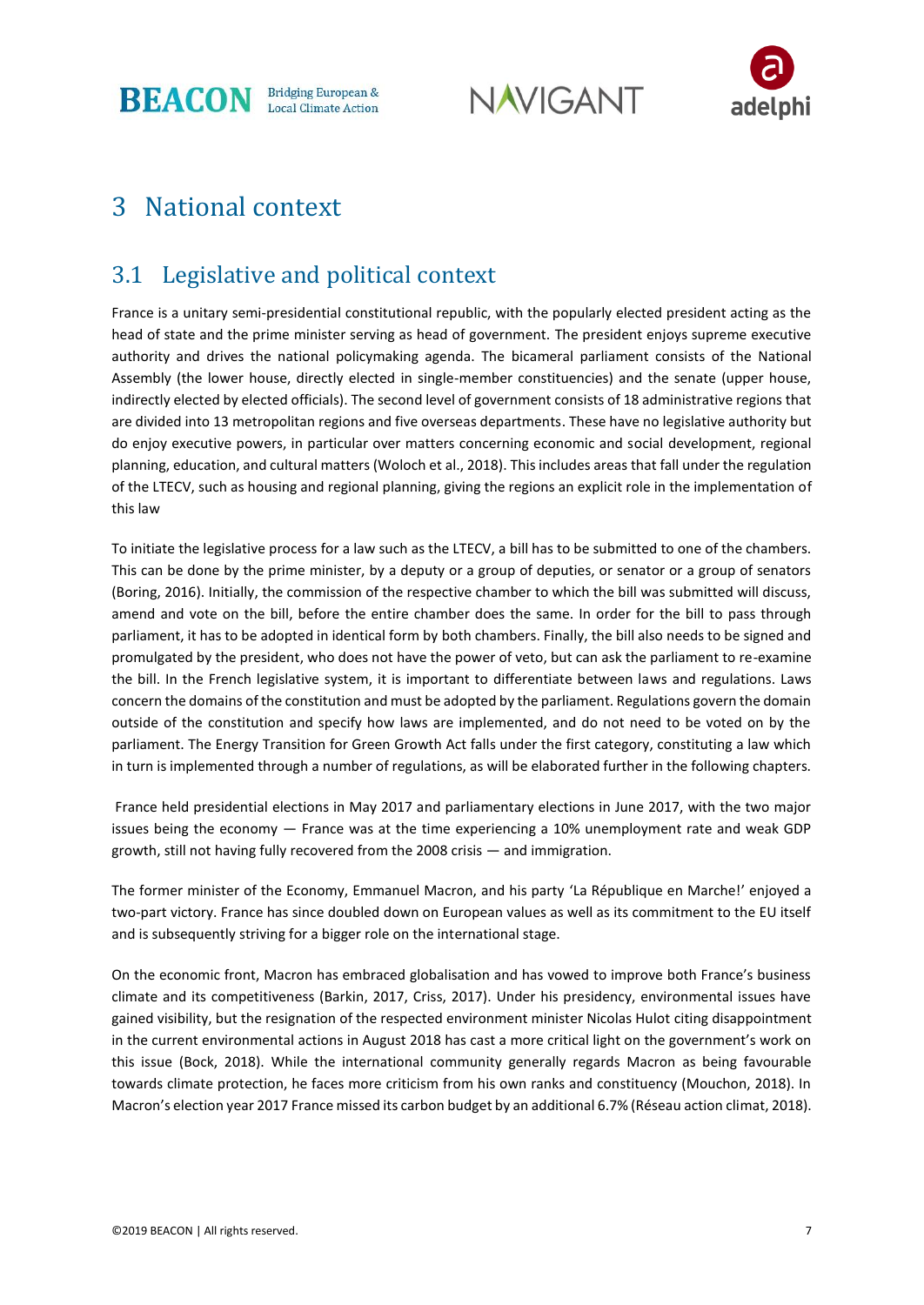





### 3.2 Sectoral overview and national climate policy

France has one of the lowest CO2-intensities among the OECD countries (IEA, 2017). This primarily stems from France's electricity mix, which is dominated by nuclear power (73% in 2016).



This constitutes a decisive difference between France and most other countries which are much more reliant on fossil fuels for energy generation. While the installation of renewable energy sources is slowly increasing, nuclear power remains dominant.

Overall GHG emissions have decreased steadily since 2005, remaining largely stable before then. Compared to 1990, emissions were 16.4% lower in 2015 (Ministry for an Ecological and Solidary Transition (2017b)). The transport sector accounts for nearly 30% of GHG emissions in France and is the largest emitting sector. In the residential sector, which in 2015 accounted for 18.9% of emissions, only a slight reduction of 2.5% compared to 1990 has been achieved so far (Ministry for an Ecological and Solidary Transition (2017b)).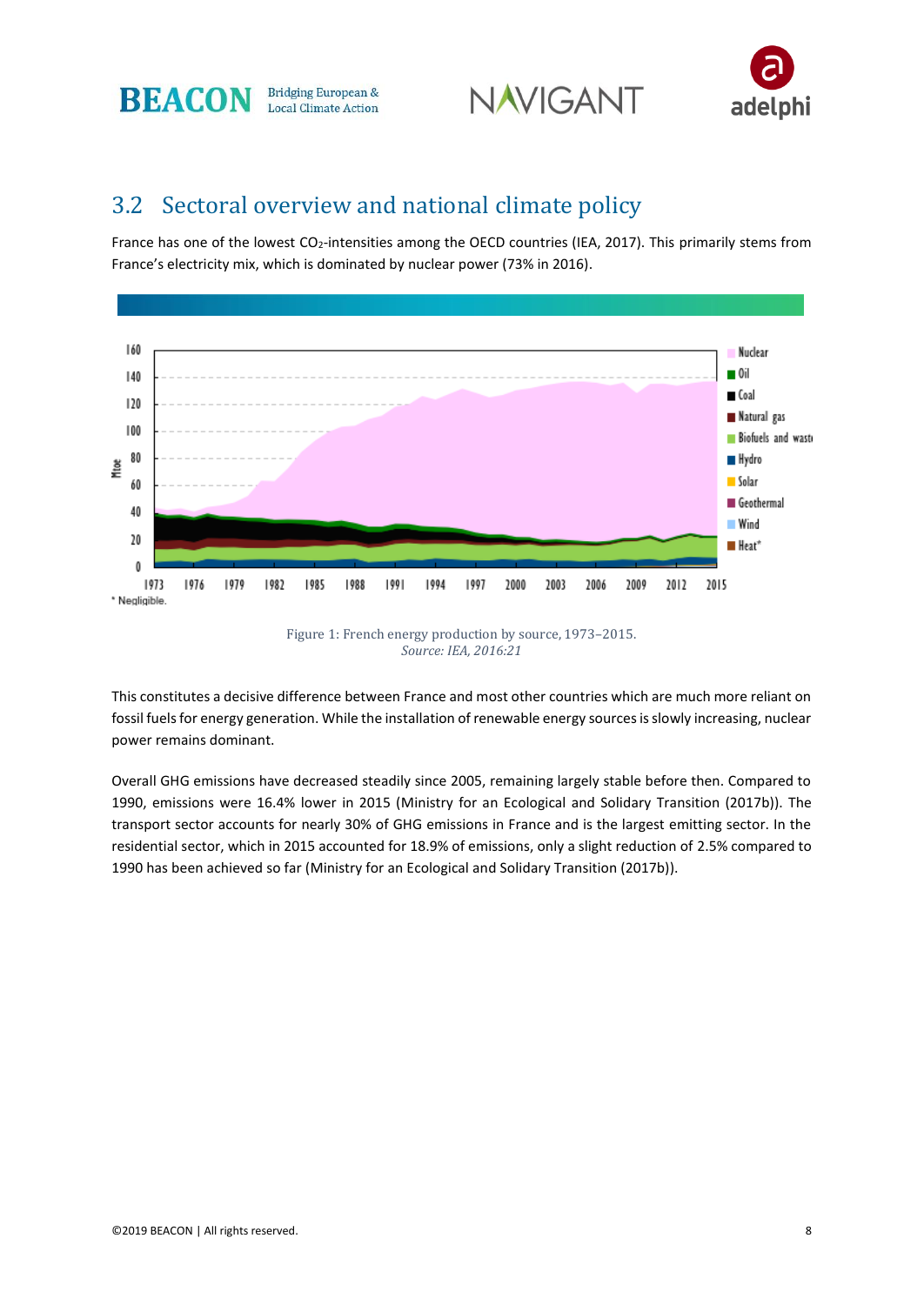

Figure 2: CO<sub>2</sub> emissions by sector, 1973–2014. *Source: IEA, 2017:36*

Taking the year 2015 as a point of departure, France has also managed to reduce its total  $CO<sub>2</sub>$  emissions from fuel combustion by 22% over their peak levels in 2005, which translates to 16% compared to 1990 levels. According to the IEA, this is mainly due to emissions reductions in the industry and energy sector, while emissions from transport, waste, and buildings have increased (IEA, 2017).

France signed the UN Framework Convention on Climate Change in 1992 and ratified the Kyoto Protocol in 1998 and the Paris Agreement in 2016. The first time France defined its climate policy was in its National Climate Change Program in 2000, which for the first time, defined France's integrated climate policy. Subsequent Climate Plans following in 2004, 2006, 2009, 2011, 2013 and 2017 further defined the policy and established a framework for measures to be implemented in different sectors of the economy. These plans are a catalogue of measures to be implemented in order to reach France's emission reduction targets.

In 2005, the Energy Programme Act (Programme d'Orientation de la Politique Énergétique Française – or POPE steering law) was adopted, defining the national objectives and orientations of France's energy policy. It included a target to reduce GHG emissions by 3% annually and decrease total emission by 75% by 2050. It also contained a target to increase the share of renewable electricity in national energy production to 10% of total energy demand by 2010. To reach these targets, the government is obligated to elaborate a Climate Plan every two years. The POPE Law also established a series of incentives such as tax exemptions or energy labels. It constituted the first legal anchoring of climate mitigation objectives in France. A further important impetus for French legislation for energy transition was provided by the Grenelle process between 2007 and 2009, which entailed extensive consultation between state and non-state actors. The objectives defined in the consultation were implemented with the Grenelle I (2009) and Grenelle II (2010) laws. Grenelle I set the sector-specific objectives, while Grenelle II provided the more detailed implementation framework for Grenelle I (Grantham Research Institute, 2015). The targets of Grenelle I include the 'Factor Four" reduction of GHG emissions established by the POPE Law, the application of the EU's targets for renewable energy, energy efficiency and GHG emissions for 2020, and ambitious targets for the buildings and transport sectors. The specific policies and measures laid out in Grenelle II include a carbon tax, incentives for renewable energy and improvement of energy efficiency of buildings, amongst others.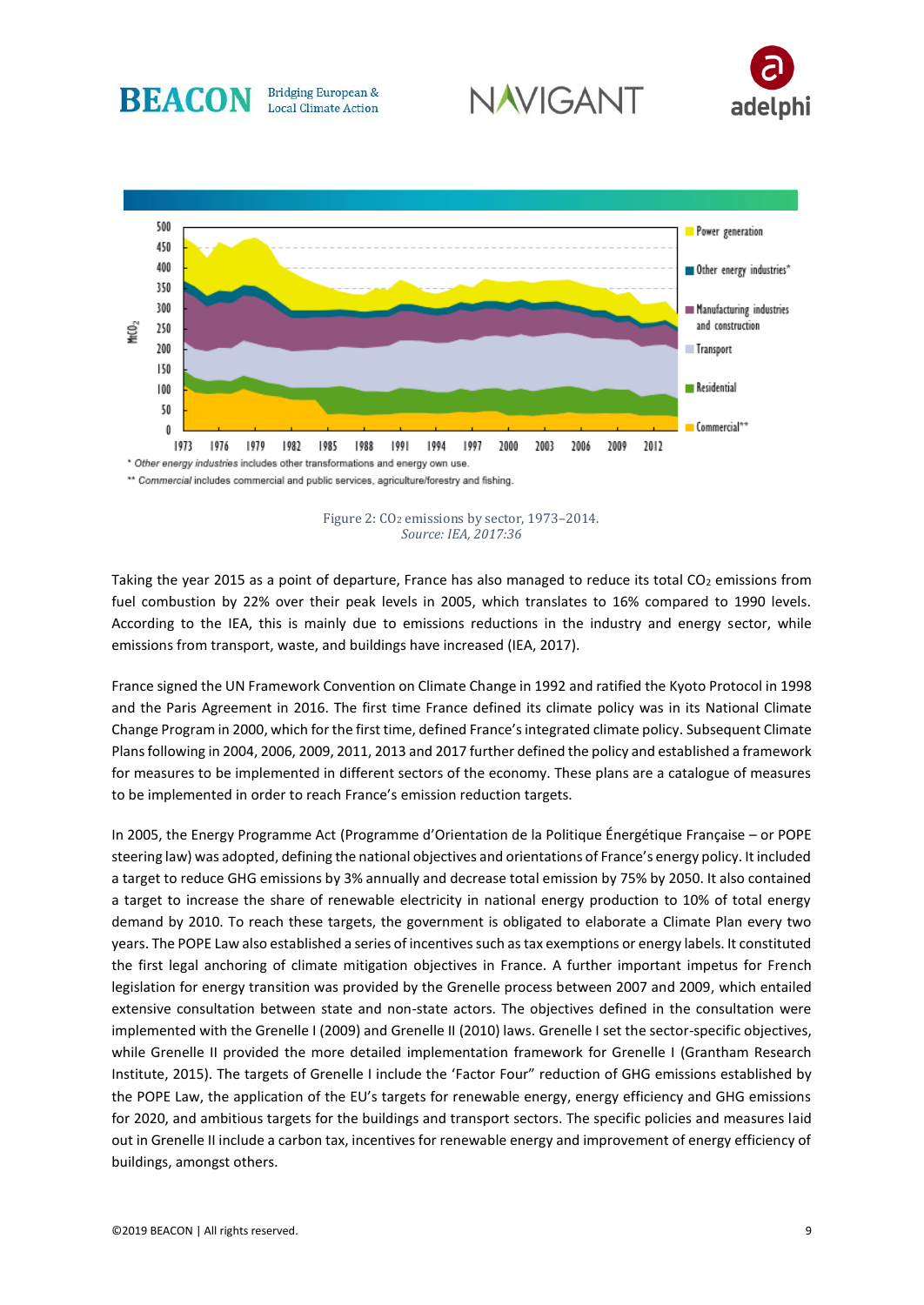





Much like the LTECV, these laws comprise not only energy and climate policy provisions, but also incorporate numerous sectoral policies, especially regarding the transport, buildings and agriculture sectors. These laws therefore also constitute the main sectoral policies for climate mitigation.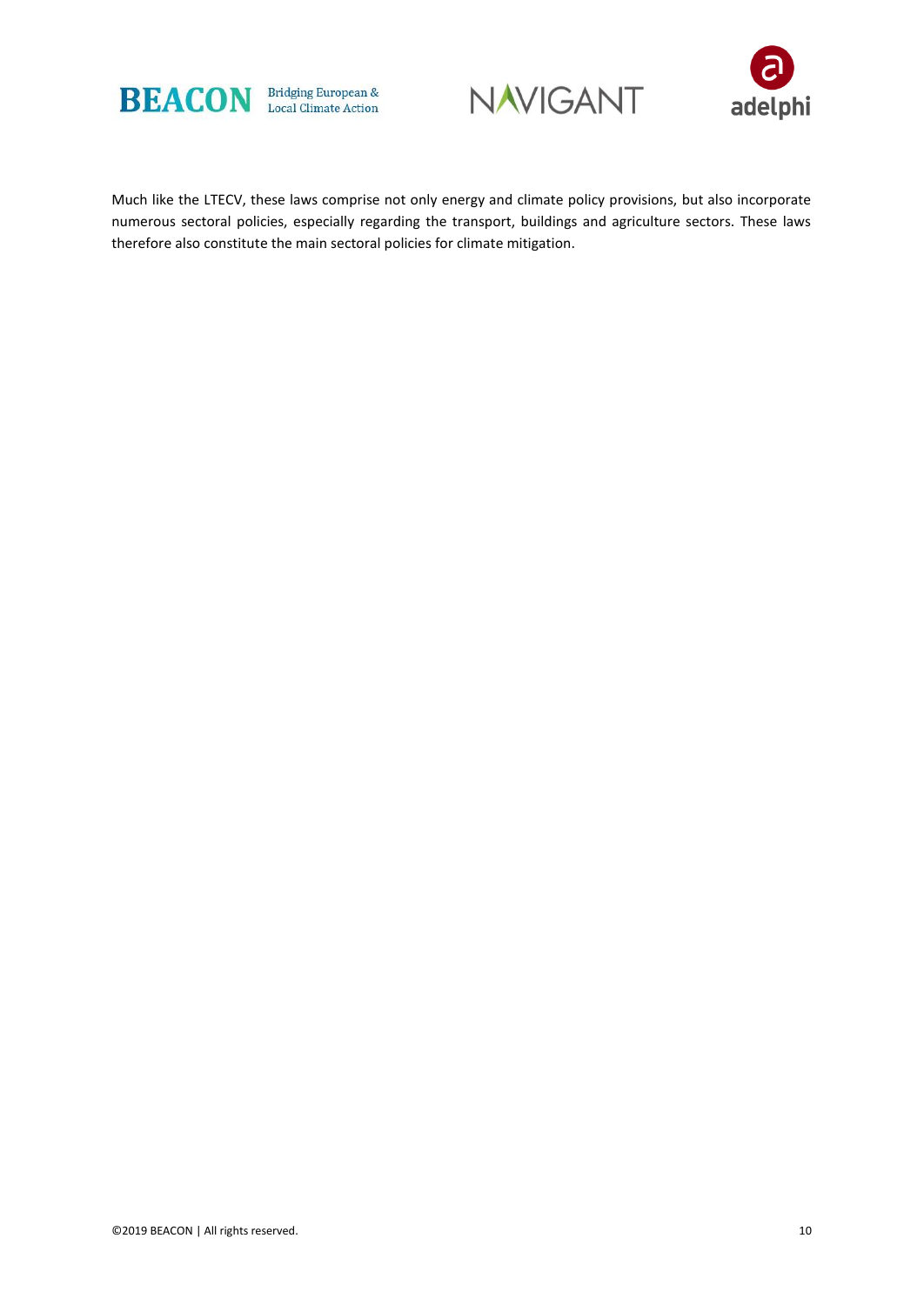

**NAVIGANT** 



# 4 General description of the law

### 4.1 History

**Several factors led to the adoption of the Energy Transition for Green Growth Act** (Loi relative à la transition énergétique pour la croissance verte – LTECV, hereafter also referred to as the Energy Transition Act)**.** Strong momentum for France's energy and climate legislation was provided by the country's role as host of the  $21^{st}$ meeting of the conference of the parties (COP) to the UNFCCC in Paris. In the run-up to this event, France had the chance to present strong leadership for political action in the fight against climate change. This leadership role provided domestic momentum for adoption of the LTECV. In addition, the law was able to build on principles introduced by previous legislation. For example, it confirmed the 'Factor Four" trajectory first introduced by the POPE Law of 2005 and renewed by the Grenelle Act in 2009. This strong regulatory environment helped enable the inclusion of some provisions establishing obligations for powerful stakeholders. For example, the carbon reporting obligations for companies included in Article 173 of the LTECV built on a history of similar regulation, beginning in 2001 with the requirement that companies report on measures regarding their environmental and social impact (Mason et al., 2016).

The history of climate and energy legislation outlined in section 3.2 provided a basis for further comprehensive legislation to be adopted. From the POPE Law of 2005 to the Energy Transition for Green Growth Act, the development included a gradual increase in the involvement of NGOs, a more significant role for energy efficiency and renewable energy development, and the empowerment of local authorities. The introduction of the more controversial measure of significantly reducing the share of nuclear power in France's energy mix was initiated by growing public concern about nuclear safety following the Fukushima incident (Mathieu, 2016). This led to society re-thinking France's future energy system. Another important factor in gathering support for the LTECV was the framing of energy and climate policies as part of future green growth strategy for France.

The **process of adopting** the LTECV began in 2012 with a list of measures agreed upon by the Socialist Party and the Green Party which were to be introduced if the left-wing party bloc achieved a majority in the upcoming presidential and parliamentary election (Mathieu, 2016). This agreement mainly focused on a shift in the energy system towards renewable energy generation and reducing the share of nuclear power. After the election of François Hollande as president in May 2012, an extensive, unprecedented public consultation process was launched, lasting from November 2012 to July 2013. This National Debate on the Energy Transition (DNTE) involved thousands of national and local stakeholders and was intended to determine the best way for a transition towards a low-carbon economy. In September 2013 a large environmental conference was organised to debate a number of measures for climate, energy and environmental policy. The recommendations resulting from the public consultation and the environmental conference formed the basis of the draft LTECV (Nachmany et al., 2015). According to ecology and energy minister at the time, Ségolène Royal, '5,034 amendments were submitted in the public hearing, of which 970 have been adopted, during 150 hours of debate, preceded by several hundreds of hours of work in the committees' (EURACTIV, 2015).

In October 2014, the draft legislation was adopted by the National Assembly and passed to the senate for approval before being adopted by the French Parliament in July 2015 (Mason et al., 2016). The law passed comfortably through parliamentary voting, despite some opposition from centre-right parties and abstention from the communist and far-right parties (MacEwen, 2015). It is general consensus that the controversial aspects of the LTECV were able to pass the legislative process without being watered down (ibid., 2015). However,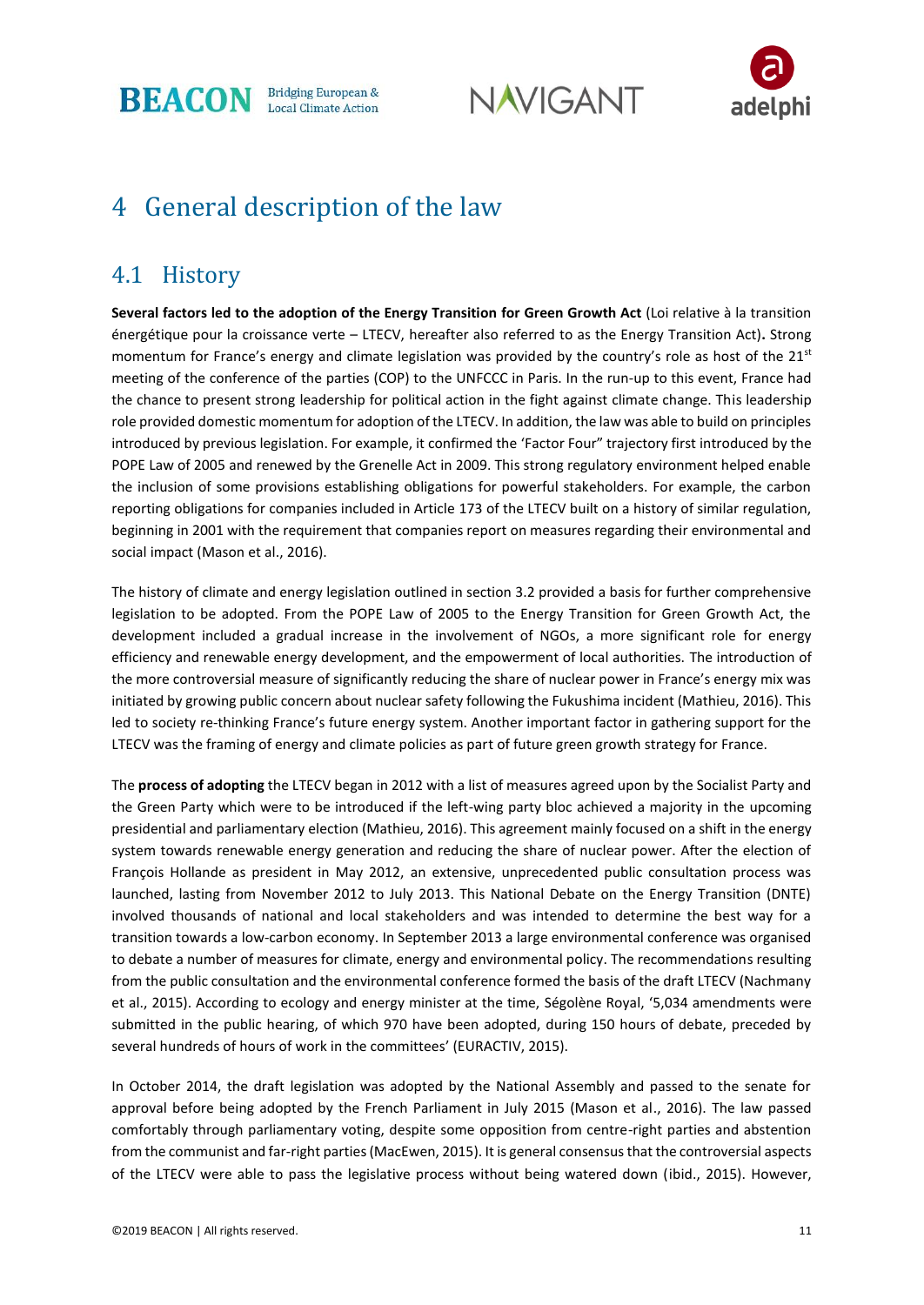





directly after being adopted, the law was challenged by a group of senators from the Republican Party who asked the Constitutional Court to review its legality based on the claim that the procedure followed was not in accordance with the principle of bicameralism. The court rejected the claim and the law was subsequently published in the *Journal officiel de la République française* in August 2015 (Mason et al., 2016). The energy transition law resulting from this process includes 212 articles going far beyond the issue of nuclear energy, covering all areas of energy transition.

# 4.2 Functioning

As mentioned in section 1, instead of a law purely focused on climate change, the Energy Transition for Green Growth Act has a much broader scope. It contains numerous quantified targets for the French economy, many of them for individual sectors. The main targets included in the Act are:

- Reducing GHG emissions by 40% by 2030 compared to 1990 and by 75% by 2050.
- Reduce final energy consumption by at least 50% by 2050 compared to 2012.
- Reduce the use of fossil fuels by 30% in 2030 compared to 2012.
- Limit the total output of energy from nuclear power to its current level of 63.2 GW and reduce the share of energy from nuclear power to 50% by 2025 (currently at 75%).
- Increasing the share of energy from renewable energy sources to 32% by 2030.
- A carbon-pricing trajectory to be imposed on the carbon component of fossil fuels, starting at EUR14.5 per tonne of CO<sub>2</sub>eq in 2015 and increasing to EUR 56/tCO<sub>2</sub> in 2020 and EUR 100/tCO<sub>2</sub> in 2030.

As mentioned in section 1, instead of a law purely focused on climate change, the Energy Transition for Green Growth Act has a much broader scope. It contains numerous quantified targets for the French economy, many of them for individual sectors. The main targets included in the Act are:

- Reducing GHG emissions by 40% by 2030 compared to 1990 and by 75% by 2050
- Reduce final energy consumption by at least 50% by 2050 compared to 2012
- Reduce the use of fossil fuels by 30% in 2030 compared to 2012
- Limit the total output of energy from nuclear power to its current level of 63.2 GW and reduce the share of energy from nuclear power to 50% by 2025 (currently at 75%)
- Increasing the share of energy from renewable energy sources to 32% by 2030
- A carbon-pricing trajectory to be imposed on the carbon content of fossil fuels, starting at EUR 14.5 per tonne of  $CO<sub>2</sub>$ eq in 2015 and increasing to EUR 100/tCO<sub>2</sub>.

In addition to these climate and energy targets, the LTECV includes numerous other provisions, covering eight topics in total (see section 2 for the full list). In contrast to a purely technical climate change framework legislation, the LTECV also includes detailed policy plans and proposals for how the emission reduction and energy targets are to be achieved, covering different sectors of the economy.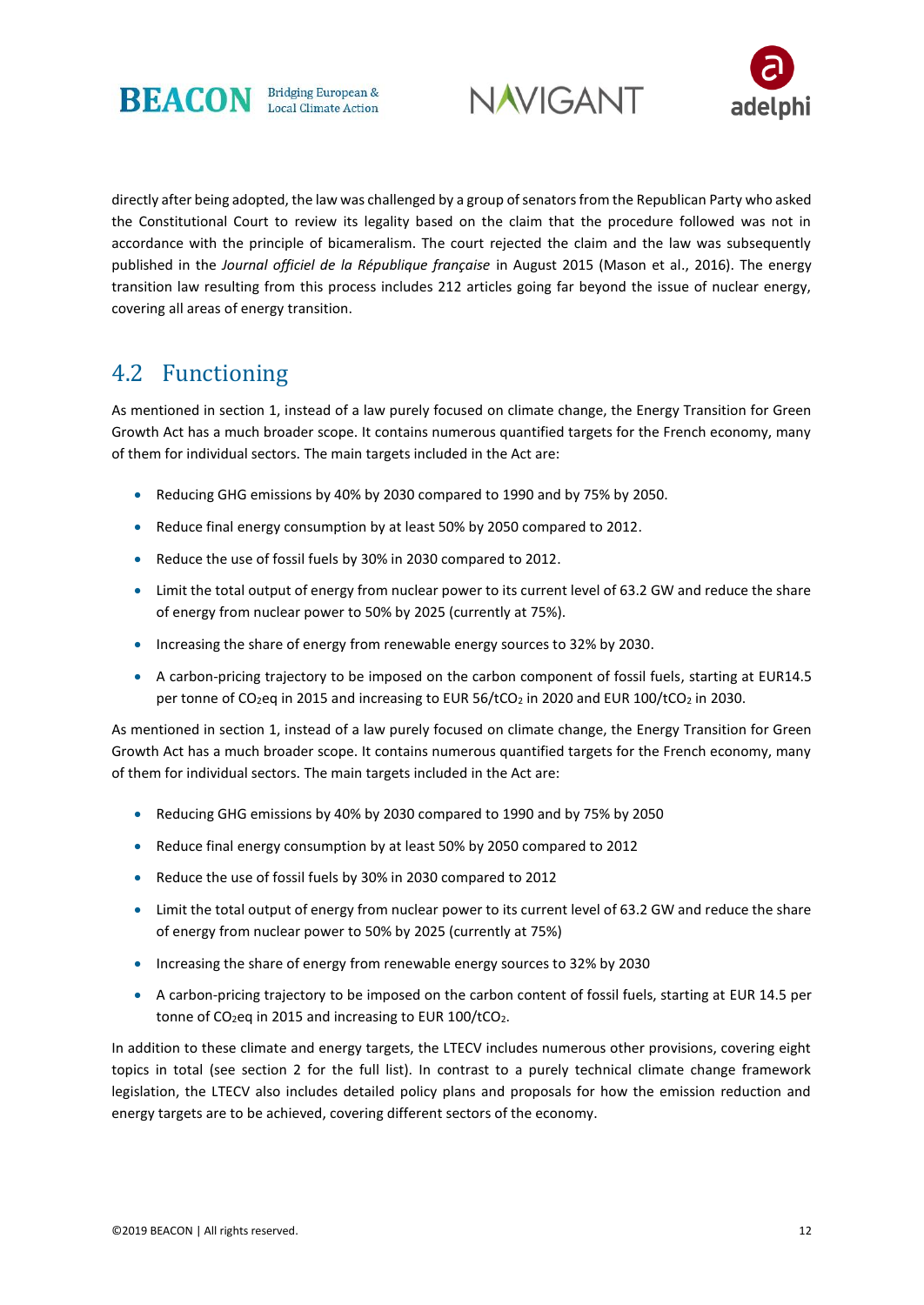





#### **Governance mechanisms**

An important part of the Act's governance framework is a system of carbon budgets, setting an overall emission limit not to be exceeded in each budget period. Each budget covers a period of five years. The budget levels are laid out in the National Low-Carbon Strategy (SNBC). The first three of those budgets were adopted by decree at the same time as the SNBC itself (Decree No. 2015-1491 of 18 November 2015):

- 2015–2018: 442 Mt CO<sub>2</sub>eq,
- 2019–2023: 399 Mt CO<sub>2</sub>eq,
- 2024-2028: 358 Mt CO<sub>2</sub>eq.

The LTECV imposes a legal obligation on the government to achieve emission reductions, diversify energy and enshrines into law France's national contribution to the global fight against climate change (LTECV, 2015). It comprises a list of legally binding energy targets (see list of main targets above), which imposes an obligation on the government. The different programmes at the national and regional level must take the overall 'Factor Four' target for 2050 into account. Obligations are also imposed on municipalities and private businesses of a certain minimum size. Investors are required to disclose the environmental impact of their portfolios, including the impact on climate change (MacEwen, 2015). The increase in the level of the CO<sub>2</sub>-tax needs to be ratified in the annual budget law. However, the LTECV does mean a strong legal anchoring of many detailed regulations.

A specific feature of the LTECV is its focus on empowerment of additional stakeholders, which is a significant change to the previously more centralised energy policy. The role of local authorities is strengthened by the Act by giving them a role in the implementation of the energy transition. The main focus here is on local authorities promoting energy efficiency in their constituencies. This was complemented by a call for local projects and the labelling of over five hundred communities as 'energy positive territories for green growth' by the French government (Council of Ministers, 2017). These communities receive financial support for the implementation of energy transition projects (Mathieu, 2016). The LTECV emphasises a collaborative approach and is implemented through a series of action plans and regulations. A system of regular review and reporting obligations is also incorporated in the governance structure of the LTECV with carbon budgets being revised every five years, plus regular revisions of the individual implementation decrees.

The government must present **progress reports** to the parliament on an annual basis. These reports have to detail the state's public expenditure on climate policy and the overall financing of the energy transition (which also includes an evaluation of private financial resources being invested). It also assesses whether these resources are sufficient to reach the LTECV's objectives (IEA, 2017). Reviews of the main implementation mechanisms, detailed in the following paragraph, are conducted with input from the Expert Committee for the Energy Transition. This committee was established by the LTECV and consists of eight independent experts. Its particular focus is to provide an opinion on the Multiannual Energy Programme (Programmation pluriannuelle de l'énergie - PPE) and input into the reviews of the National Low-Carbon Strategy (Stratégie nationale bascarbone - SNBC).

#### **Implementation mechanisms**

Aside from the empowerment of regional and local authorities, the LTECV details two main tools for the energy transition, which the government is obligated to publish every five years: The National Low-Carbon Strategy (SNBC) and Multiannual Energy Programme (PPE), which will be discussed in more detail in the following paragraph. Less central are the regional planning schemes (SRCAE) which detail the local implications of the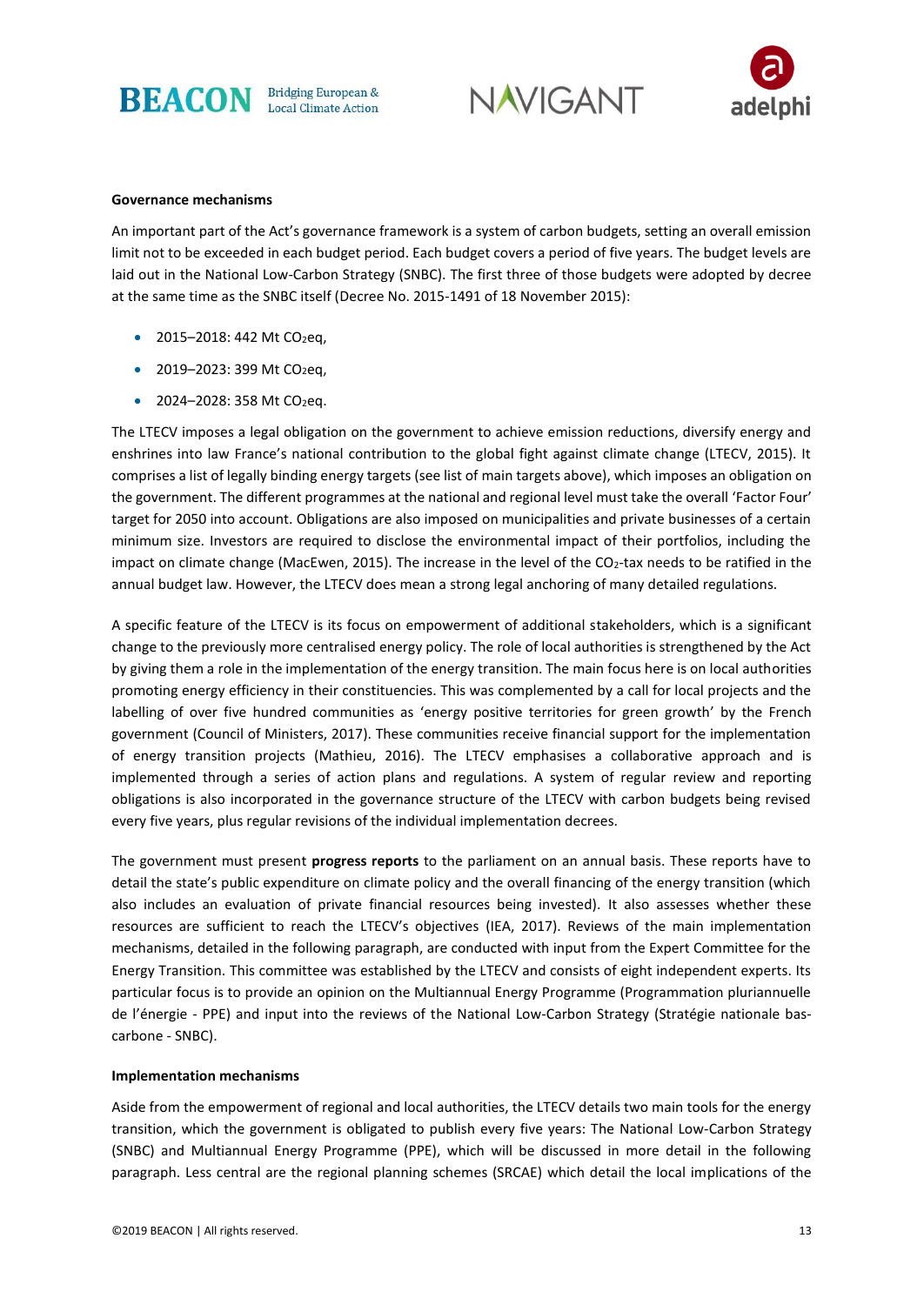





SNBC and PPE. Overall, the LTECV is implemented through more than 150 different regulations (IEA, 2017). For example, the government aims to increase the renovation rate in the building sector and impose an obligation on owners to carry out energy efficiency measures when undertaking certain renovation measures (Ministry for Ecological and Solidary Transition, 2017). A further implementation mechanism is the Clean Mobility Plan. One of the core provisions of the law is a significant increase in tax duty imposed on the carbon content of fossil fuels from EUR 14.5 per tonne of CO<sup>2</sup> to EUR 100/tCO<sup>2</sup> by 2030. It would go beyond the scope of this study to analyse the individual policies implemented by the LTECV. The focus will therefore be on the most relevant ones. These include the **carbon price trajectory** outlined above, the focus of future **building retrofits** on energy efficiency, especially for low-income households and a string of **new planning instruments** that are meant to develop a coherent transition strategy. As mentioned above, the two most significant of these planning tools are the National Low-Carbon Strategy and the Multiannual Energy Programme.

In order to implement the measures included in the LTECV, the **National Low-Carbon Strategy (SNBC)** was adopted by decree in November 2015, along with the regulation establishing the first three carbon budgets. It details the actions to be taken towards a low-carbon economy and covers both energy and non-energy sectors. The emission reduction trajectory consistent with achieving a 75% reduction of GHG emissions by 2050 is broken down for all economic sectors (Ministry for an Ecological and Solidary Transition, 2017). A first evaluation of the progress achieved under the strategy will take place in 2018 and will be revisited every five years. The strategy's implementation is monitored regularly, and progress reports are presented to the stakeholders involved. These evaluations form part of the 5-yearly review process of the strategy (IEA, 2017). The SNBC is based on detailed modelling and emission reduction scenarios, along with an assessment of the macroeconomic impacts (Lavergne, 2016).

The other main implementation programme for the LTECV is the **Multiannual Energy Programme (PPE)**. The first PPE was adopted by decree in October 2016, covering the period up until 2023. The PPE contains policies targeting all aspects of electricity production, energy efficiency and security of supply. The PPE details the policies proposed to achieve the targets of the LTECV. It must be compatible with the carbon budgets and sectoral limits established by the SNBC. As laid down in the LTECV, each PPE must cover a 10-year period (with the exception of the first PPE covering only eight years) and is revised every five years. At the end of this fiveyear period, the government is obligated to report on the progress achieved in the energy transition (Ministry for an Ecological and Solidary Transition, 2017). According to the LTECV, the PPEs have to detail public authorities' priorities for action in order to achieve the energy-related objectives of the Act (LTECV, 2015).

Both the SNBC and the PPE have to undergo regular detailed reviews that allow for the improvement and adjustment of the measures outlined in these policy packages. Regarding the SNBC, a set of 150 indicators has been developed to assess the policies and measures detailed in the strategy. This extensive progress monitoring allows for the activities realised under the SNBC to be evaluated by interested parties and stakeholders, thereby holding the government accountable and enabling the identification of possible points for improvement. The reference scenario already included in the SNBC further supports this process by allowing for deviations from this trajectory to be clearly identified and remedied. The indicators are analysed on an annual basis with input from the Expert Committee for the Energy Transition. The outcomes of this process are published every two years, after being presented to the stakeholders involved in the development of the low-carbon strategy (IEA, 2017). In addition to regular reviews of the SNBC and PPE, other implementation decrees are evaluated in a similar procedure, resulting in very detailed tracking of progress in different areas.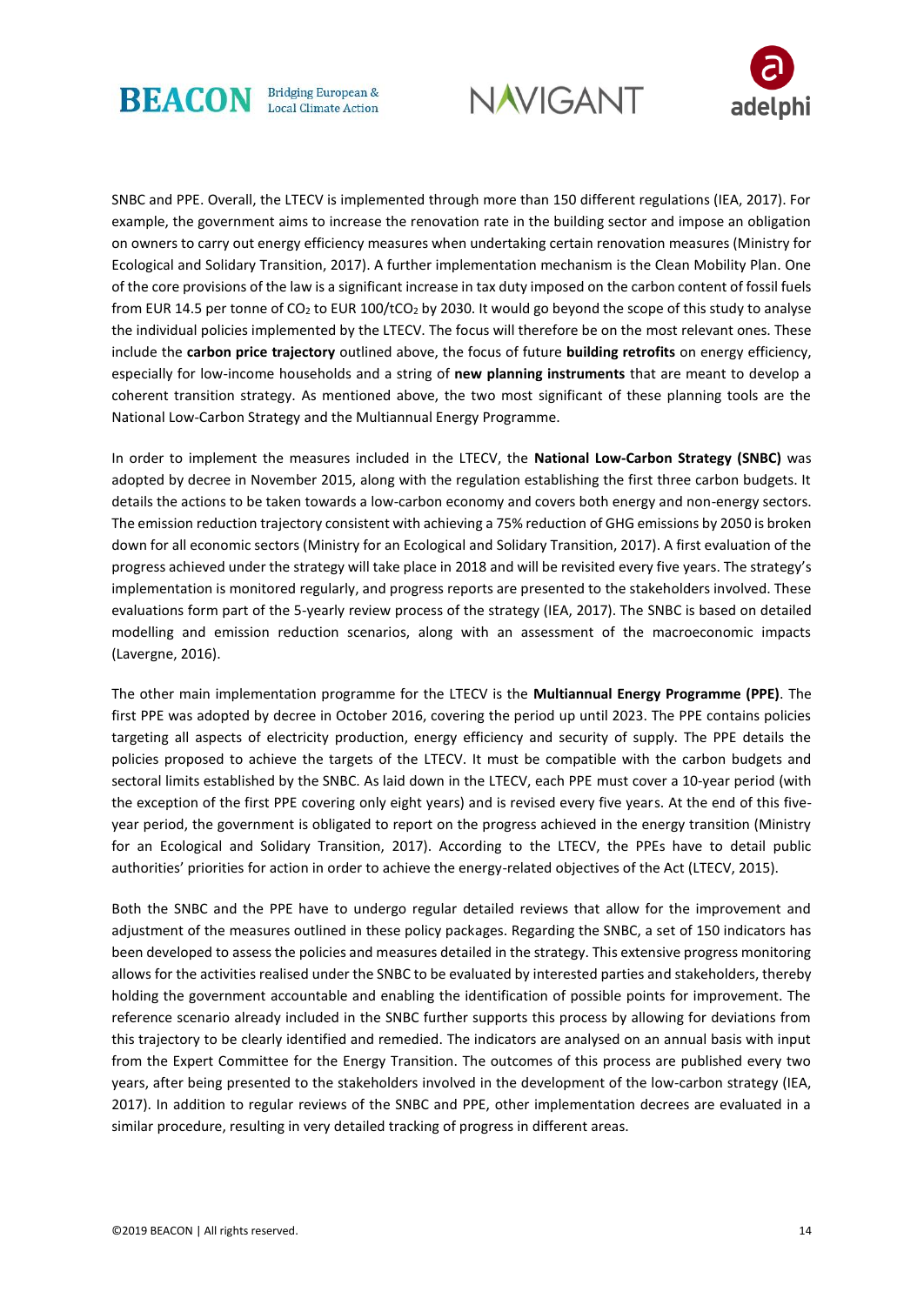





In 2017, a new 'Climate Plan' was presented by the responsible minister at the time, Nicolas Hulot, following a request for such a plan by the French President and the Prime Minister (Embassy of France in London, 2017). This policy plan aims at carbon neutrality by 2050, thereby increasing the level of ambition of previous plans, including the LTECV targets. The plan is intended to mobilise all government ministries and to accelerate the transition speed to a low-carbon economy in light of the targets included in the Paris Agreement (Gouvernement, 2018). In the Climate Plan, the government has committed to the revision of the SNBC and PPE by the end of 2018. The revised SNBC will include the aim of carbon neutrality by 2050 (Climate Plan, 2017). It aims to mobilise all actors in French society towards reaching the targets of the Paris Agreement, addressing citizens, businesses and the territories. This new policy plan covers a period of five years and represents the government's commitment to updating the strategic documents for implementation of the LTECV and adding to actions taken so far. It is meant to make the commitment to the goals of the Paris Agreement and the fight against climate change irreversible by enshrining it into law (Climate Plan, 2017). This recent development in French climate policy marks further ambitious goal-setting by the government that needs to be followed up with equally ambitious action. The goals of the Climate Plan will be integrated into the review process of the SNBC (Ministry for an Ecological and Solidary Transition, 2017).

### 4.3 Interlinkages with other policy instruments

Even before the adoption of the LTECV, namely with the 2009 Grenelle Act, France began to supplement targets established under the EU framework with national sectoral targets for energy efficiency and emissions reductions (OECD, 2016).

The LTECV continues to operate within the regulatory framework of the European Union. Many of its provisions directly or indirectly interact with EU directives and policies, most importantly the EU Emissions Trading Scheme (EU ETS) and the Renewable Energy Directive. The EU ETS also covers the French power sector and a large proportion of industrial installations. An important dynamic exists between the EU ETS and the French carbonpricing policy under the LTECV.

Another important instrument located at EU level is the Renewable Energy Directive, obligating Member States to reach specific targets for renewable energy generation. Under the Renewable Energy Directive, France has a target of 23% of energy production stemming from renewable sources by 2020 (Henard, 2010). This target can be seen as a milestone towards the 2030 renewable energy goal included in the LTECV. Further significant interactions occur with the EU's Energy Efficiency Directive which mandates binding measures to be implemented by the Member States in order to reach the EU's overall energy efficiency target. Given the fact that improved energy efficiency is an explicit goal of the LTECV with a reduction of final energy consumption by 50% by 2050 compared to 2012, this appears to be in line with the EU target of 30% increased energy efficiency by 2030. The LTECV and its many related regulations implement a number of goals set at EU level, concerning energy efficiency, renewable energy, the transport sector and waste.

In addition, many of the sectoral targets and policies are interlinked with the numerous directives and policies located at EU level. It would go beyond the scope of this paper to analyse the different interactions in detail given the complexity and number of the LTECV's objectives. It should be stated that numerous complex interactions can already be identified between the different targets of the LTECV itself. While the exact impacts of these interactions are difficult to discern at this point, some are already clear. An important connection exists between the reduction of nuclear energy and GHG emissions. Without a clear target for GHG emissions, the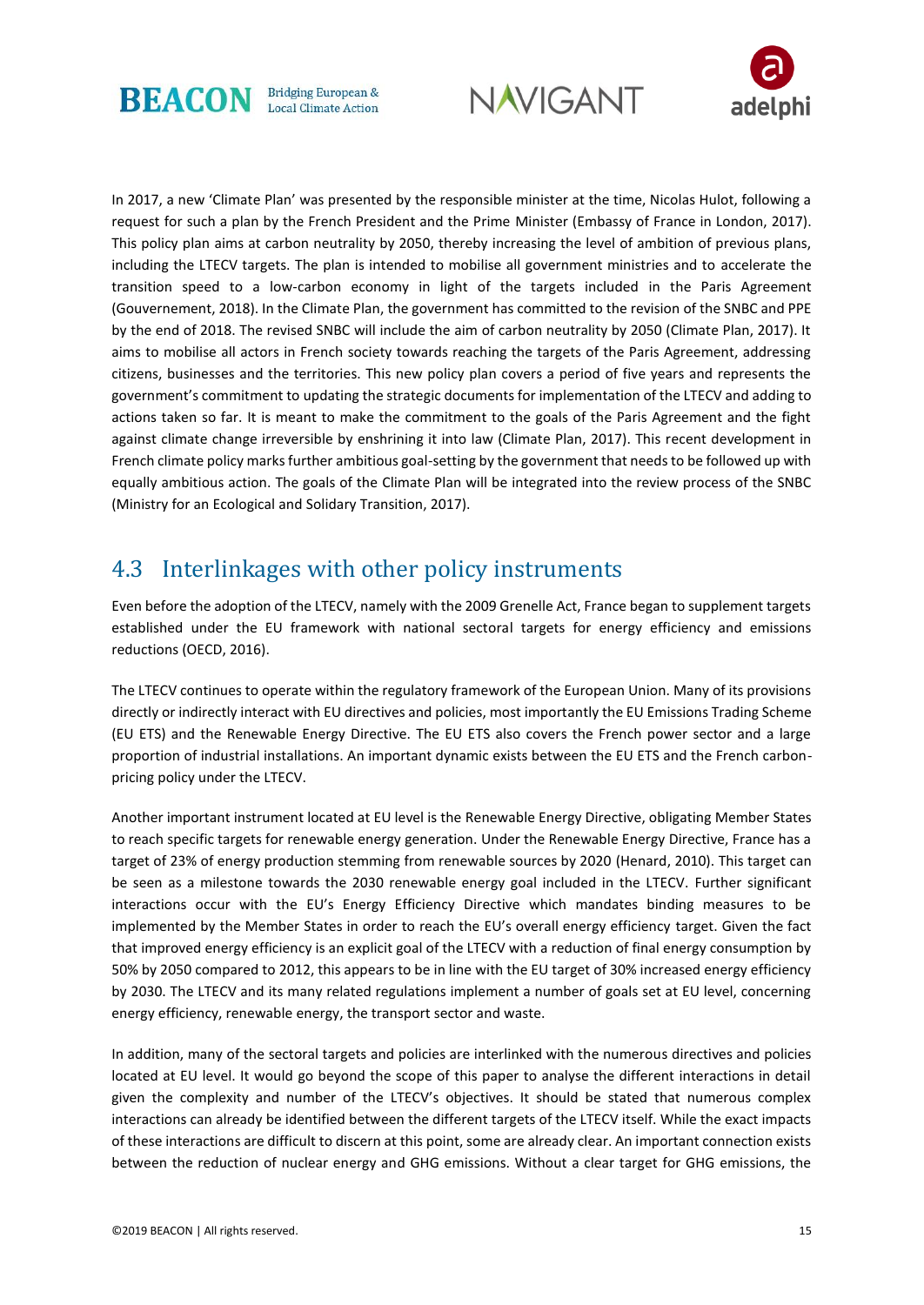





reduction of nuclear energy would likely lead to an increase in fossil fuel-based energy generation. With the climate mitigation framework put in place by the LTECV, an increase in renewable energy to replace nuclear capacity should be the consequence. Yet, this effect requires a strong political commitment to increasing the share of renewable energy. This commitment appears so far to be lacking in the case of France.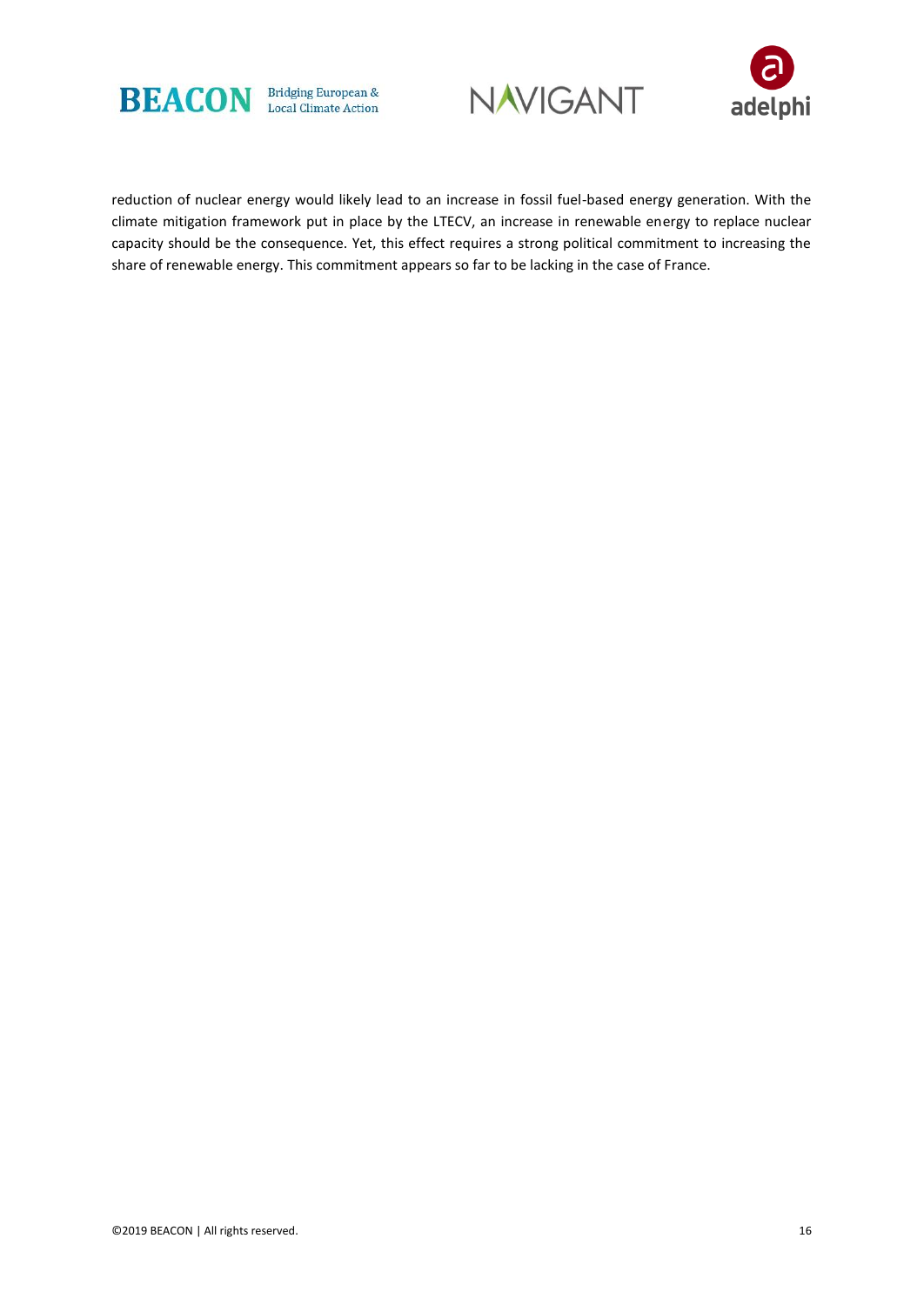**BEACON** Bridging European &





# 5 Impacts of the law

### 5.1 Effectiveness

Given the short time-frame since adoption of the LTECV, it is difficult to assess its impact on emission reductions to date. However, its implementation has been driven forward by a string of action plans and government decrees. By April 2017 almost all of the 162 relevant decrees had been published (Council of Ministers, 2017).

A series of policy instruments have been implemented and according to government progress reports, meaningful results have already been achieved, including increased installed capacity in solar and wind energy as well as the presence of more than 100,000 electric vehicles on the road and more than 15,000 charging stations installed (Council of Ministers, 2017). But given the small installed capacity of renewable energy sources in France at the start of the LTECV, the installation rate would have to increase substantially in order to meet France's renewable energy objectives for 2020. It is therefore questionable whether the measures taken through the LTECV will be sufficient. An important constraint regarding the GHG emission reduction effects of the LTECV is the fact that the French power sector is already mostly decarbonised, making further reductions in this area difficult. The main mitigation efforts therefore need to be achieved in the transport, building and agriculture sectors. These are much more complex to decarbonise, and many other countries have been facing significant difficulties achieving progress in these sectors (Sweden being a marked exception).

Regarding emission developments that can already be observed, overall GHG emissions have actually increased between 2015 and 2017. While this development is too soon after adoption of the LTECV to be primarily affected by its policies, it does mean a deviation of its objectives. A recent report published in September 2018 indicates that France is not on track to meet eight out of its nine sectoral targets included in the LTECV. In 2017, emissions arising from the building sector were 22.7% above the target level. Overall, France's GHG emissions were at a level 6.7% higher than the 2017 objective (Observatoire Climat-Energie, 2018). The only sector on track to reach the target set out in the LTECV is the industrial sector, according to the assessment by the independent NGO 'Observatory on Energy and Climate'. This evaluation indicates significant demand for further actions to be taken in order to meet the goals of the LTECV. Yet it should be emphasised that new measures implemented under the LTECV in the transport and building sectors will only achieve emission reduction effects with a time-lag.

Projections for the development of nuclear energy foresee a gap between the LTECV target and the actual reduction in its share in the energy mix. The measures outlined in the PPE have been criticised by environmental NGOs as only leading to a decrease in the share of nuclear energy production to 65% by 2023, far short of the 2025 target of a 50% share (Mathieu, 2016).

While the carbon price constitutes a major building block of the energy transition policy and important source of funding for the energy transition, its legal anchoring remains relatively weak given that it has to be confirmed (and can therefore be overruled) by each annual budget bill (Rüdinger, 2015). The effectiveness of this instrument therefore depends on the long-term political commitment of consecutive governments.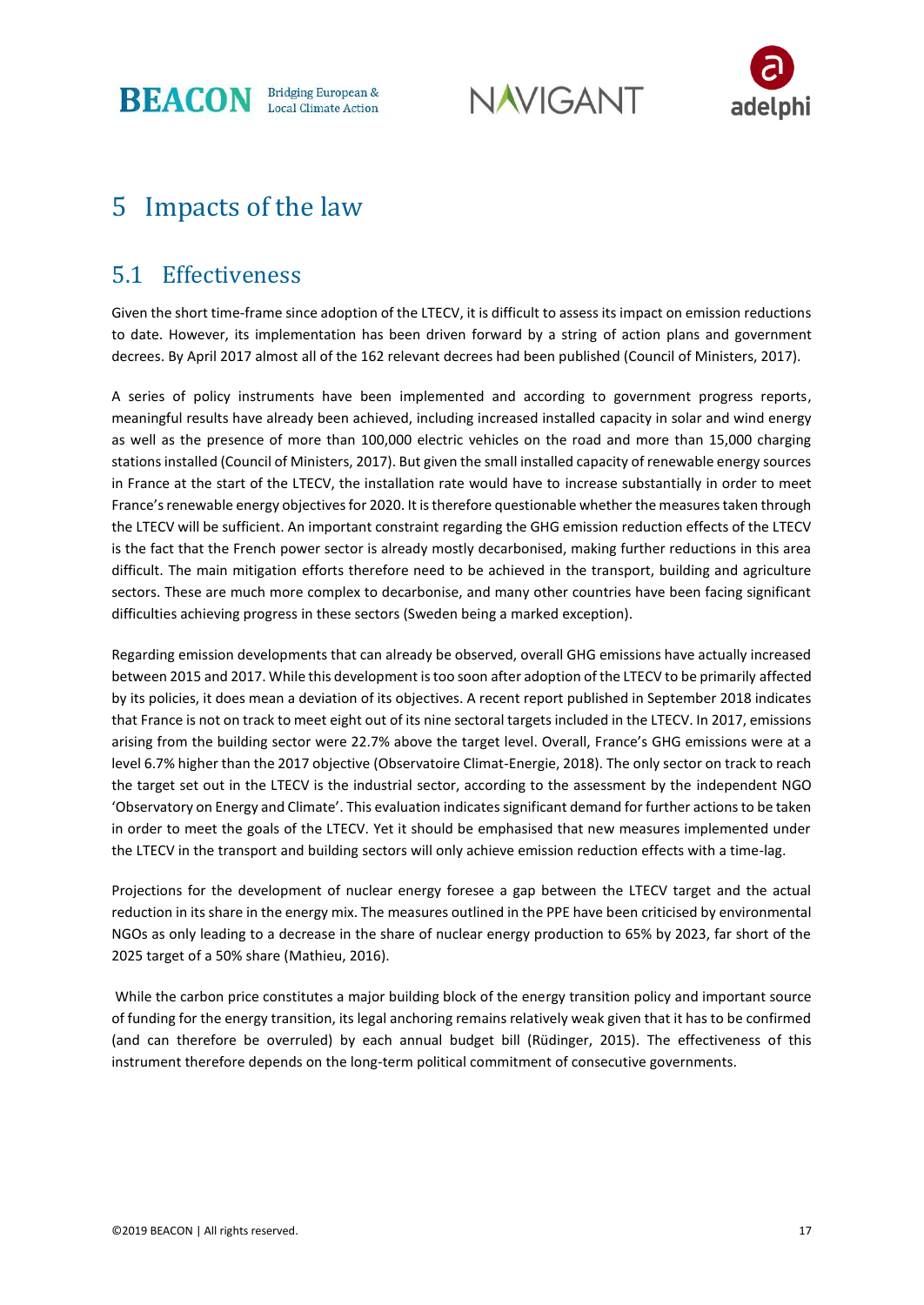**BEACON** Bridging European &

**NAVIGANT** 



### 5.2 Cost efficiency

The measures included in the Energy Transition Act and its underlying implementation strategies aim at a largescale restructuring of the French economy. This requires immense investments in the coming decades. The overall cost efficiency of the LTECV largely depends on the effectiveness of the policies, programmes and funds anchored in this legislation. The long-term and mid-term targets included in the LTECV, specified for different sectors, can provide much needed certainty for investments in low-carbon technologies. Since the LTECV already details some of the individual policies for achieving its list of targets, it can ensure that private investments can be made according to those policy frameworks and provide planning certainty. However, it appears that some targets included in the LTECV, namely the nuclear energy reduction target, still remain changeable. The amendment of this core target undermines planning certainty that could otherwise be realised.

A particularly significant provision of the LTECV regarding cost of the energy transition is the rapid scaling-up of the carbon price component of fossil fuels. The level determined in the LTECV is for one tonne of carbon to be valued at EUR 56 in 2020 and EUR 100 in 2030. This carbon price will encourage investments in low-carbon technologies and infrastructure and incentivises the reduction of fossil fuel consumption. Parallel to this tax increase, tax reductions in other areas will be realised in order to offset the financial impacts (LTECV, 2015).

One of the main provisions of the LTECV affecting private companies and investors is **Article 174** which establishes mandatory carbon disclosures for listed companies in addition to existing reporting obligations for institutional investors (IEA, 2017). Investors are required to report on how environmental, social and corporate governance aspects are factored into their investment policies, along with carbon-based aspects. Companies of a certain minimum size must produce annual reports detailing the financial risks related to climate change impacts and measures taken to reduce these risks and impacts on the company's activities. For institutional investors, defined as asset owners and investment managers, requirements for annual reports include outlining how their investment decisions take environmental, social and governance criteria into account and how their investment policies align with the goals of the LTECV (Mason et al., 2016).

These reporting obligations result in an integration of climate change considerations into investment decisions and firmly establish climate risk on investors' agendas (Mason et al., 2016). However, the decree implementing Article 173 does not detail legal enforcement of the law. Given the amount of investments necessary to achieve the French energy transition, the involvement of private companies and investors can be seen as an important step towards mobilising these investments and steering investment decisions towards low-carbon developments.

# 5.3 Co-benefits and side-effects

In contrast to many climate change laws which exhibit a purely target-based and institutional nature, the Energy Transition Act through its implementation plans explicitly aims at the mobilisation of different actors in society and the economy to achieve its goals. Its goals go beyond energy, climate and environmental aspects and specifically incorporate economic and social concerns such as the development of low-carbon technology sectors as a driver for economic growth and the reduction in energy poverty (for example by demanding 50% of building retrofits to be carried out for low-income households).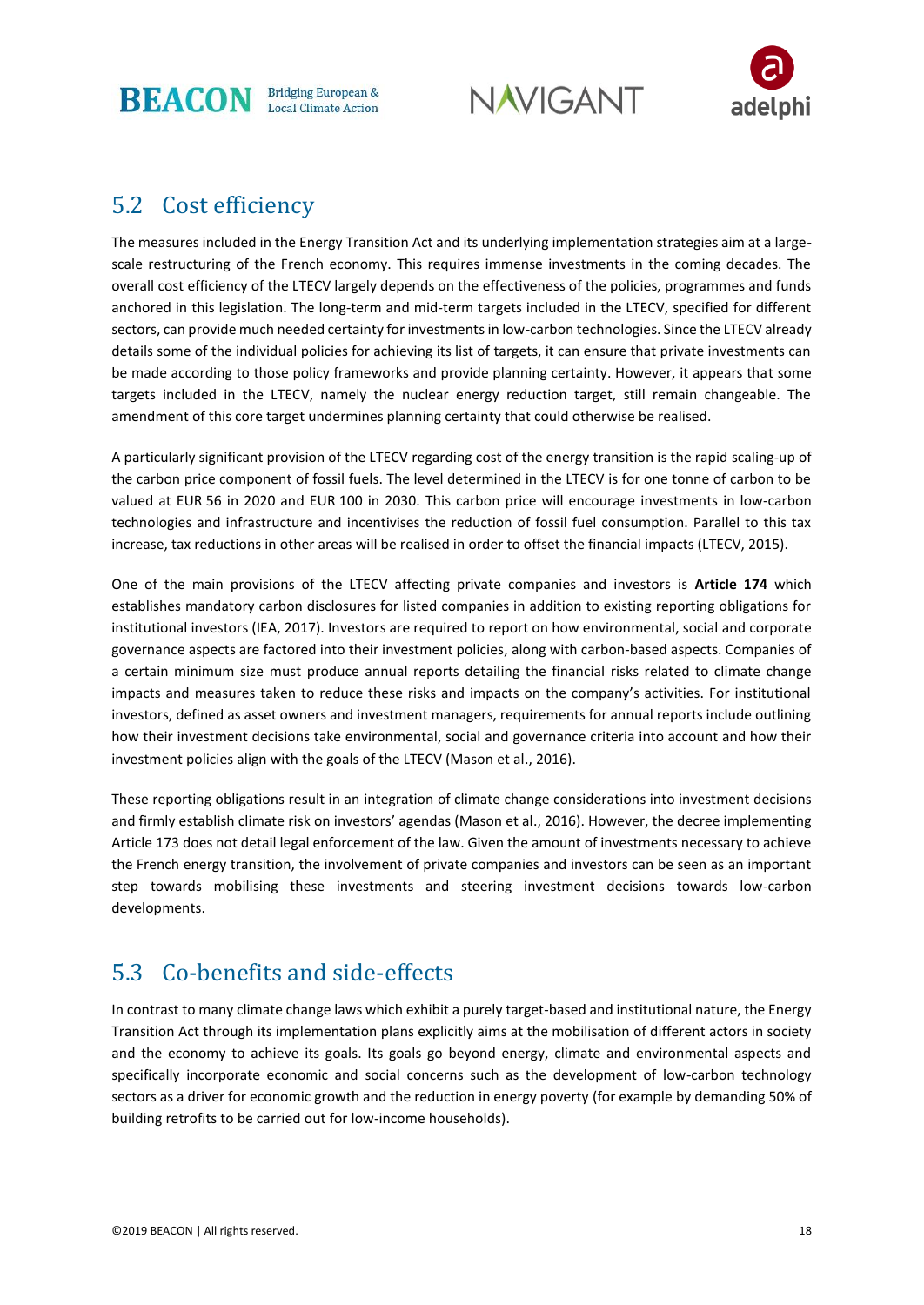





One of the main benefits of the LTECV is that it consolidates the quite scattered energy and climate policy governance into an integrated framework for the energy transition (IEA, 2017). Prior to the adoption of the LTECV, the French governance framework was characterised by a multitude of overlapping and complex regulations, pursuing different objectives over various timeframes. One of the LTECV's significant benefits has been outlining all energy and climate policy objectives in one document (OECD, 2016). Yet, the LTECV still contains a large number of goals that are not always mutually supportive.

The integration of regional and local planning tools has led to an uptake of climate change as a political issue by many sub-national actors. This, along with the extensive public consultation and enabling processes, facilitates the creation of communities of interest and an ongoing debate between stakeholders (OECD, 2016). This participatory approach is being continued by the current government, with an online public inquiry into citizen's preferences regarding the revised National Low-Carbon Strategy, which will be presented in late 2018. The results of the survey were already incorporated into a public debate about the Multiannual Energy Programme (Ministère de la Transition écologique et solidaire, 2018a). This process also increases the visibility of climate change as an overarching issue and allows for the transparency required for successful policy implementation. The regular reporting and review obligations for the SNBC and PPE, as detailed in section 4.2 facilitate the position of climate change on the political agenda and help make sure the issue remains in the public eye.

As a law that covers a large scope of sectors, actors and measures, the effects of its adoption can be expected to go beyond the reduction of GHG emissions. One particular impact is the tackling of air pollution, which has repeatedly exceeded safe limits in Paris and is one of the aims of the clean transport measures included in the LTECV. Raising the carbon tax to the amounts set in the LTECV is likely to have significant financial and fiscal effects. Deductions in other parts of the taxation system are meant to offset any negative impacts from the carbon price, especially for low-income households.

It is the explicit aim of the LTECV to create new employment and facilitate economic growth. The National Low-Carbon Strategy states that an energy transition and development of a low-carbon economy will lead to the creation of between 100,000 and 350,000 additional jobs between 2015 and 2035, in addition to an expected increase in GDP by 0.8% in 2020 and 1.5% in 2030 (Ministère de la Transition écologique et solidaire, 2015). The adoption of the measures included in the law is expected to create 75,000 jobs in the housing sector through retro-fitting (Grantham Research Institute, 2015). On the other hand, the rapid reduction in the share of nuclear energy in the French energy mix will have negative impacts on the nuclear industry (MacEwen , 2015). There are also concerns that the costs will be passed onto end consumers via increased prices and that emissions will increase given a partial replacement by fossil fuels.

### 5.4 Success factors and challenges

While the LTECV is subject to many different challenges which will be discussed here, it is also important to briefly indicate its main success factors. These include the early involvement of a large number of stakeholders, following an integrated approach to climate and energy policy which streamlines a number of previously separate policies and regulations, and significant political momentum as host of the landmark Paris Climate Conference.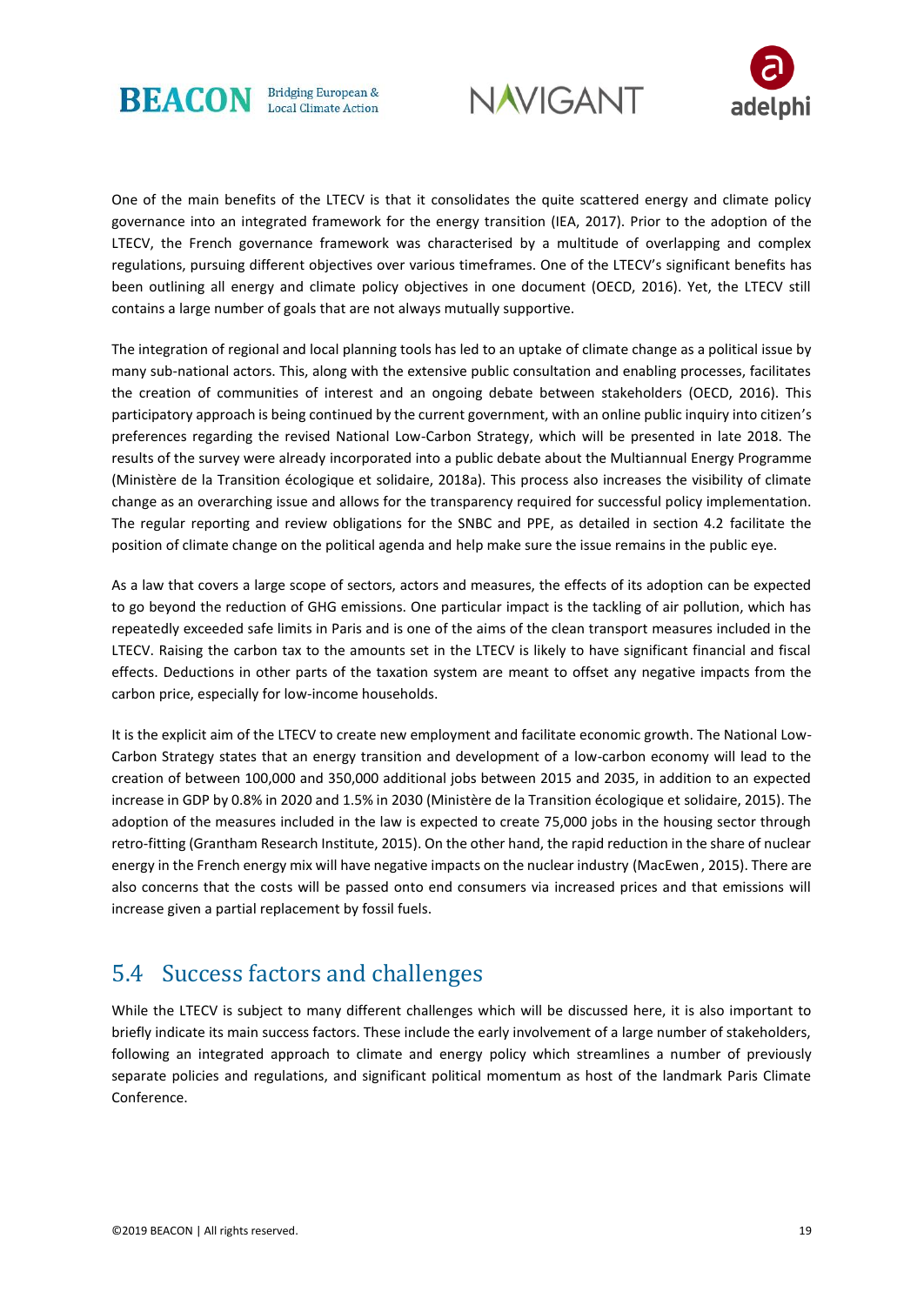





Immediately after its adoption, the implementation of the energy transition law was regarded as a major challenge, requiring more than 150 implementing decrees. Based on the number of decrees adopted since then, this challenge has been met. Based on the effectiveness of each policy, however, many challenges remain. Establishing a robust tracking framework based on a unified set of indicators covering all relevant sectors of the energy transition is necessary to enable a detailed assessment of progress towards the various LTECV targets.

While the multi-level planning and governance framework of the LTECV has been widely commended and includes many relevant actors in the implementation process, this has also led to a myriad of different procedures and lack of clarity over competencies and obligations (Rüdinger, 2015). This negatively affects accountability as it is difficult for outside stakeholders to identify which authorities are potentially not complying with the obligations imposed by the LTECV. Developing a coherent planning and policy landscape for the energy transition that is in accordance with the various objectives and instruments listed in the LTECV constitutes a major challenge. Since most of the planning tools at national level are supported by equivalent plans at the regional and local level, the unclear allocation of responsibilities can easily lead to duplication of efforts and overlaping actions. Clear guidelines regarding the interactions between these plans at different levels are therefore deemed necessary to address this challenge.

Given the important role that sub-national authorities occupy in the implementation of the energy transition, the resources allocated to them for this task have been criticised as insufficient, specifically regarding the financial means for building renovations or further development of public transportation (Conseil Économique, Social et Environnemental, 2018). Another challenge for successful implementation of the LTECV is related to its governance structure. The framework it introduces can be described as 'governance by objectives" (Rüdinger, 2015), incorporating a string of targets and instruments. The challenge lies in following up on this structure with effective measures of implementation.

An **important recent development** is the fact that the target of reducing the share of nuclear energy to 50% by 2025 has already been revised by the government, based on the argument that it would be too expensive to uphold and would lead to an increase in GHG emissions due to a diversion of energy production towards fossil fuels (Sénat, 2018). The decision to abandon the 2025 target was taken by then-Minister for the Ecological Transition Nicolas Hulot. It followed a report by the French electricity transmission system operator RTE which stated that the original goal would have implied increased GHG emissions (RFI, 2018). The 2017 Climate Plan with its increased stringency of emission reduction targets indicates a clear commitment to ambitious climate policy, building on the LTECV and raising its level of ambition. However, it has been criticised by different stakeholders and NGOs that the political will to ensure the execution of all the LTECV's provisions is lacking and will not be able to achieve the declared targets (Mathieu, 2016). While significant progress has been made regarding energy efficiency, with France's energy intensity declining annually by an average of 1.4% between 2000 and 2016 (Ministère de la Transition écologique et solidaire, 2018b), the same cannot be said for the development of renewable energy capacity. In 2016, the share of renewable energy sources in the energy mix was 16%, compared to 9.6% in 2005 (Ministère de la Transition écologique et solidaire, 2018c). This constitutes a rather slow increase in renewable energy and calls into question the achievability of the 2020 target a of 23% share of renewable sources in the energy mix.

In August 2018, highly regarded minister for the Ecological and Solidary Transition, Nicolas Hulot unexpectedly resigned. His successor, François de Rugy, has presented a pragmatic approach of combining environmental and climate concerns with economic growth and has so far declined to set a specific date for the achievement of the LTECV's nuclear target (Sauer, 2018a). Considering the combination of these developments, the major challenge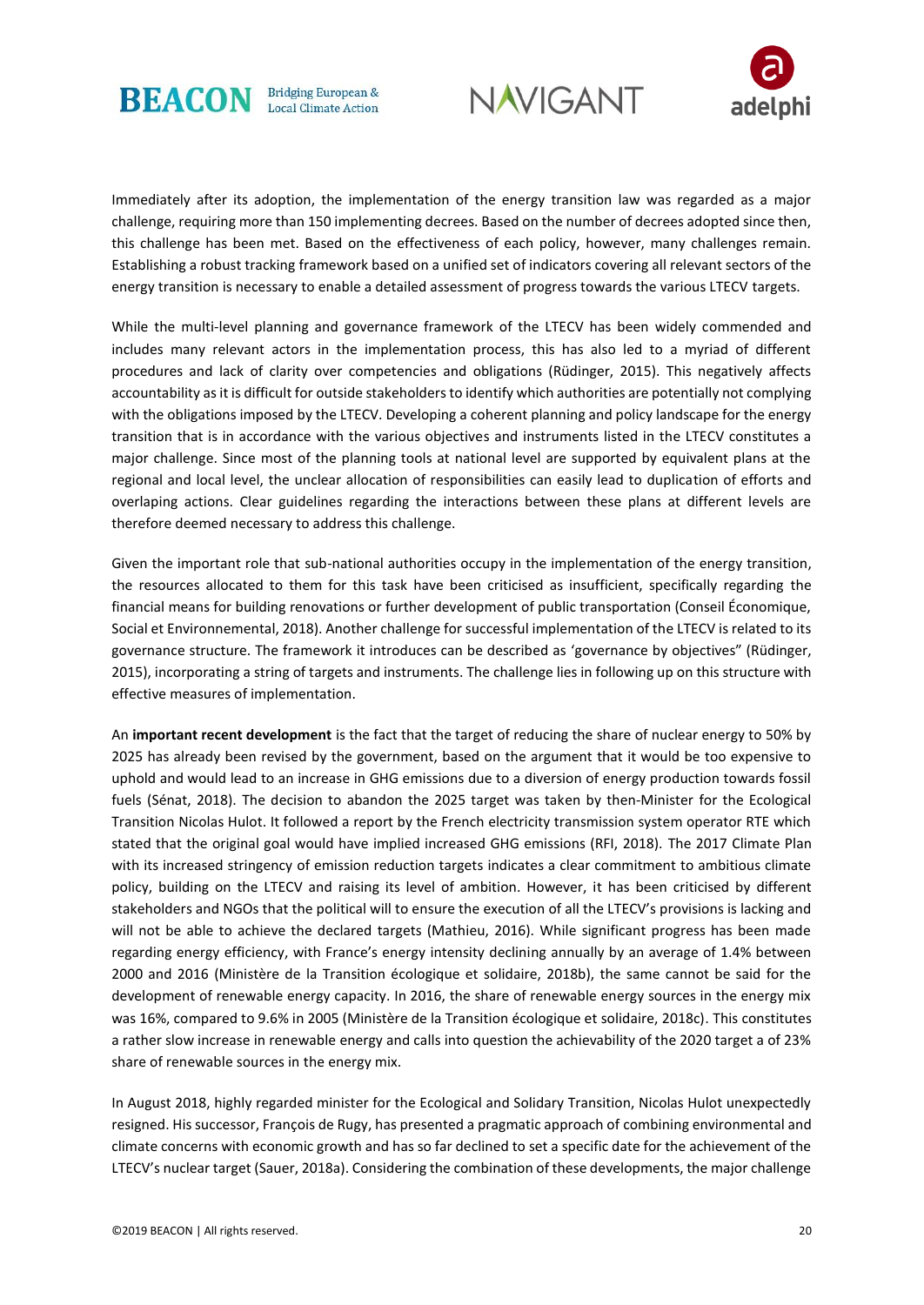





for the LTECV is safeguarding it against turning into an 'empty shell' in the absence of ambitious implementation measures and execution of its objectives.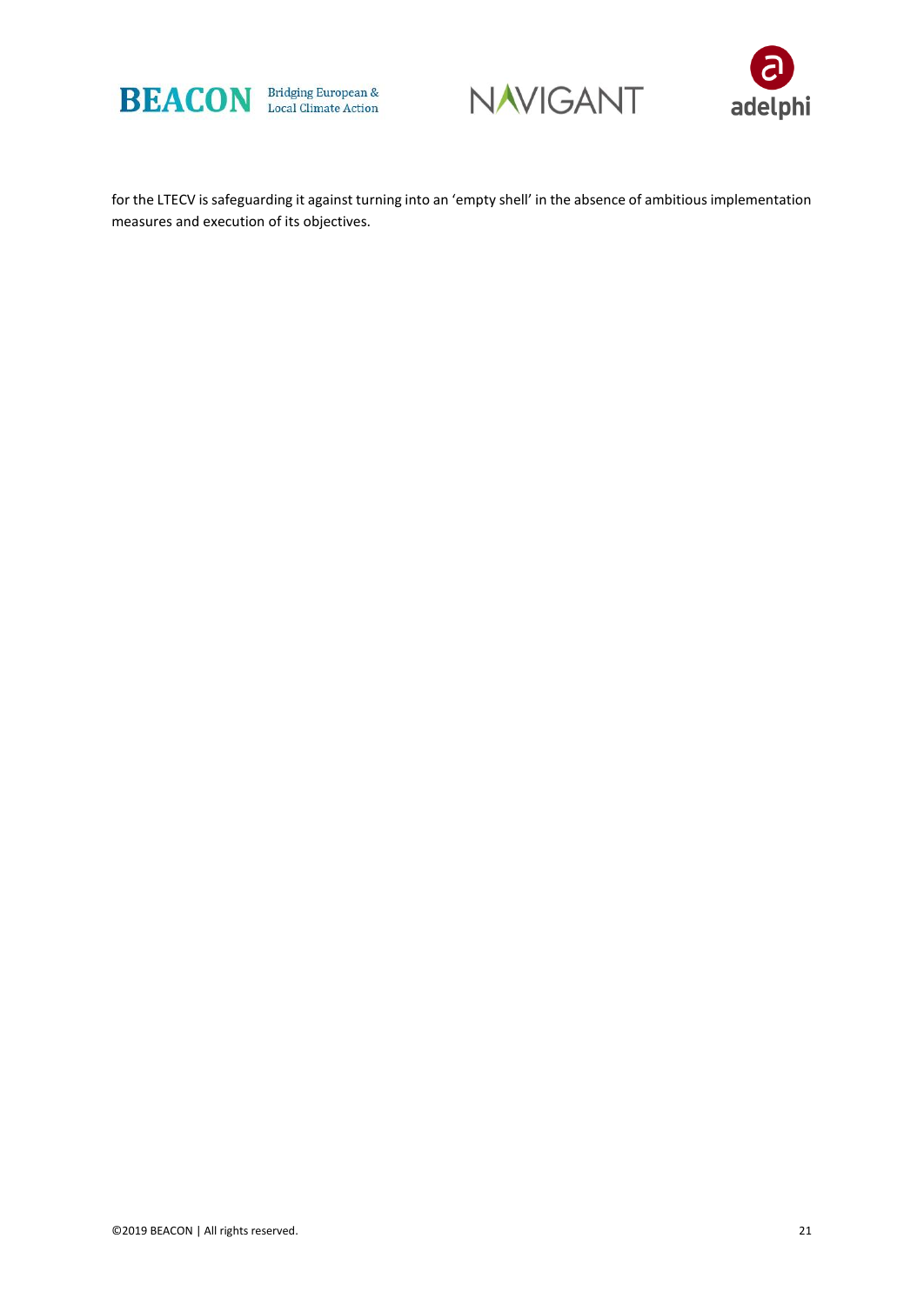**BEACON** Bridging European &

**NAVIGANT** 



# 6 Transferability

# 6.1 General comparability of the context

In France, the national government lays out energy policy, passes the legislation and manages the support programmes such as financial incentives. Policies laid out at both the federal and regional level are binding for the départements, as well as for their municipalities (OECD, 2017). French municipalities have traditionally had little room for manoeuvre, including the realm of energy governance, but the trend has again turned towards decentralisation since the 1990s. Municipalities (and groupings of municipalities) are now represented on the national level by associations (Multee, 2018) and are able to influence local energy-related decisions through urban and land planning, building renovation schemes, etc. (Kuhlmann, 2018, Poupeau, 2014). In Germany, the vertical coordination between the different levels of energy governance is also strong but reflects the federal system of government. Energy-related legislation is decided on the federal level, which sets out a minimum level of ambition for the states ('Länder'), which need to comply but can, and often do, build up on these goals to ensure optimal effectiveness and/or raise the level of ambition. They are, crucially, also involved in drafting legislation on the federal level in the first place, which is uncommon in the EU (Multee , 2016).

In France climate issues fall within the domain of the Ministry for Ecological and Solidary Transition. Its Department of Climate and Energy Efficiency within the Directorate General for Energy and Climate (MEDDE) is responsible for shaping of the domestic climate and energy policy (Ministry for an Ecological and Solidary Transition, 2017). In Germany, responsibility for climate policy lies with the Federal Ministry for the Environment, Nature Conservation and Nuclear Safety (commonly known as the Federal Ministry for the Environment, BMU), while energy policy, including energy efficiency and renewable energy resources, falls under jurisdiction of the Federal Ministry for Economic Affairs and Energy (BMWi) (IEA, 2013).

An important difference is the structure of the two countries' energy sectors. While the largest share of electricity in France is generated by nuclear power plants (77% in 2015), followed by hydropower, coal, wind and solar power only play a minor role in the energy mix. This is in stark contrast to Germany's continued use of coal-fired plants, plus a much larger share of renewable energy sources.

Given the low-carbon intensity of the French energy sector, a lot of the focus of the LTECV has been placed on other sectors, mainly the building sector. In Germany, a different focus and policies will be necessary to reach the country's emission reduction goals. The prominent role within the LTECV occupied by the reduction in the share of nuclear power is not transferrable to Germany as a complete phaseout of nuclear energy has already been determined, independently of any climate policy considerations. In addition, the French strategy is one of retaining a balance between nuclear energy and intermittent renewable energy sources. A complete phaseout of nuclear power is not planned.

# 6.2 Properties of the instrument

The Energy Transition for Green Growth Act is less a climate change law and more a law for the long-term energy transition and low-carbon economic growth. It is based on numerous targets, many of which are not targeting GHG emissions explicitly but only indirectly. Given the fact that it consists of a catalogue of measures that are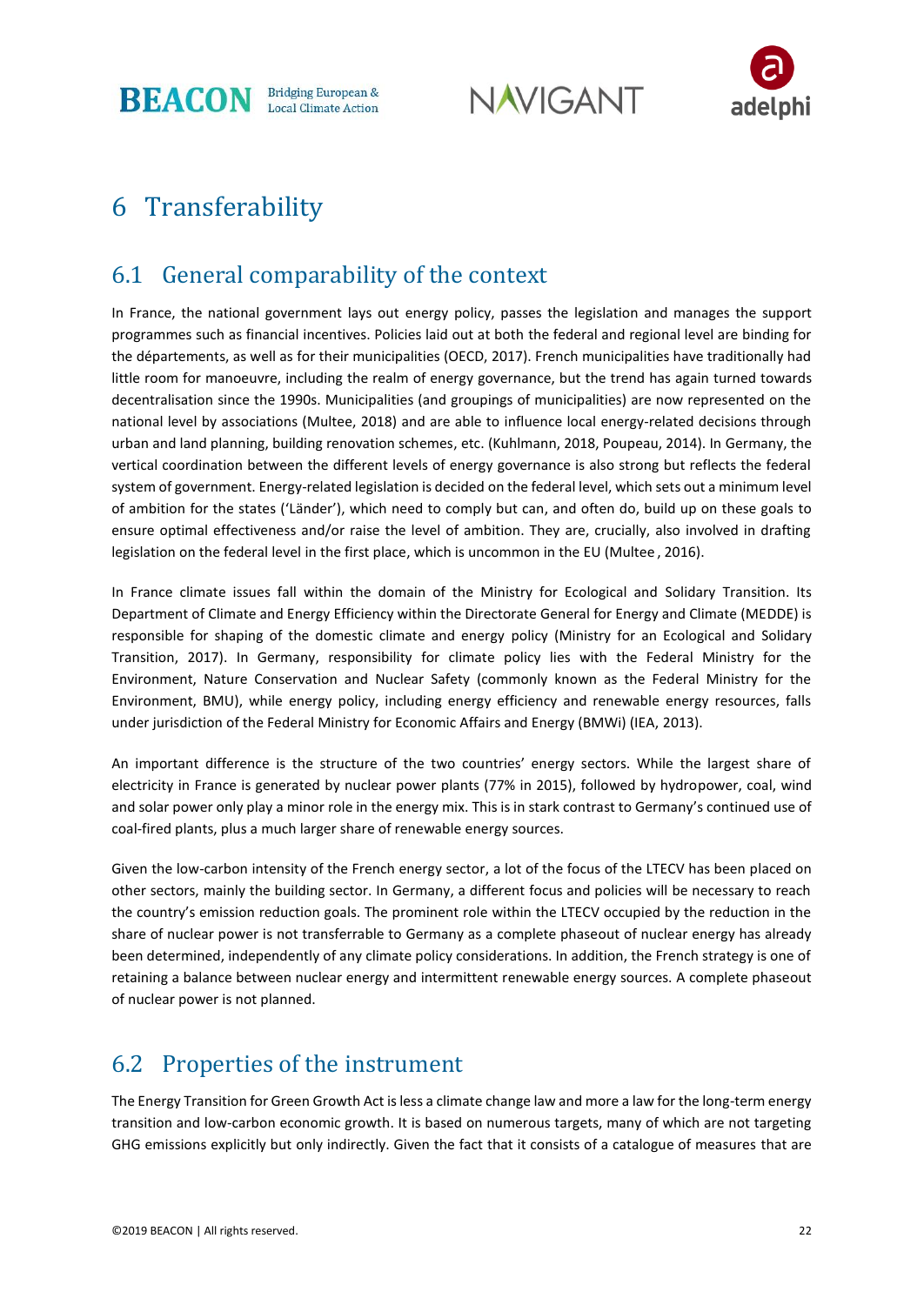





grounded in a very different point of departure compared to Germany, the extent to which this law provides valuable lessons for Germany is very limited.

Important distinctions can also be made to other national pieces of climate change legislation, for instance the UK's Climate Change Act (CCA), which was one of the earliest comprehensive framework laws with respect to climate change and GHG emissions reduction. It contains strict emissions targets and five-year carbon budgets. An independent advisory board is a key feature of the Act producing an annual progress report about the carbon budgets. Furthermore, the government can be held accountable by parliament for any failure to achieve the targets. The French Energy Transition Green Growth Act (LTECV) is per se not a climate change law, but an Act on Energy Transition implemented through a wide series of action plans and regulations that is legally binding for the public sector. In both countries it is unclear however, if legal mechanisms to enforce the acts (or to punish non-compliance) will hold up under judiciary review. Similar to the CCA, the French government is obligated to present progress reports to parliament. While the LTECV contains detailed plans and policies for the achievement of its energy and emission goals, the CCA specifies the emission targets but leaves the decision on the means to the government. A main difference between both policies is their stance on nuclear energy: its reduction is anchored in the French LTECV but the British CCA does not entail policy proscriptions for nuclear energy management. A more detailed comparison of the efficiency of both acts can only be concluded once the still recent LTECV has undergone its first round of evaluation.

Some of the main lessons to be drawn from the LTECV are of a procedural nature, whereas the structure of the LTECV is not directly transferrable to the German context, given a very different starting point in the energy mix and sectoral distribution of GHG emissions. The process is, however, more comparable to the process undertaken in the formulation of the Klimaschutzplan 2050 (Climate Protection Plan 2050), which included a process of broad participation. The Energy Transition for Green Growth Act followed an extensive public consultation, involving thousands of stakeholders and organised around six issue-specific working groups (Green European Foundation, 2014). This process has been commended by most observers as highly participatory and allowing for different perspectives to be included in the LTECV. Given the short time-frame within which the German climate law is planned to be adopted, a similar process will be difficult to realise. However, public consultations are also conducted for the reviews of the SNBC and PPE and offer important opportunities for contributions from stakeholders. A similar process could be transferred to the German context.

While the target structure around GHG emissions, energy efficiency and renewable energy can serve as a possible model for German climate legislation, a focus only on emission reduction goals such as can be found in the UK Climate Change Act appears to offer a clearer structure. On the other hand, in the absence of a simultaneous target for the reduction of nuclear energy and a consistent increase in renewable energy capacity, this might again favour nuclear energy and not sufficiently support the long-term transition. A set of consistent and mutually supporting targets can, if implemented congruently, facilitate the long-term energy transition. While individual sector targets and policies are not directly transferrable, they indicate an opportunity to integrate the numerous German climate and energy policies at different political levels into a coherent framework. On the other hand, this approach would make a climate law increasingly complex and unclear, as can be seen in the case of the LTECV.

Including both intermediate targets until 2030 and a long-term trajectory to 2050 provides certainty regarding the political direction of travel. Breaking these targets down into five-yearly carbon budgets setting overall emission limits gives a clearer indication and guidance for policy instruments needed to remain within the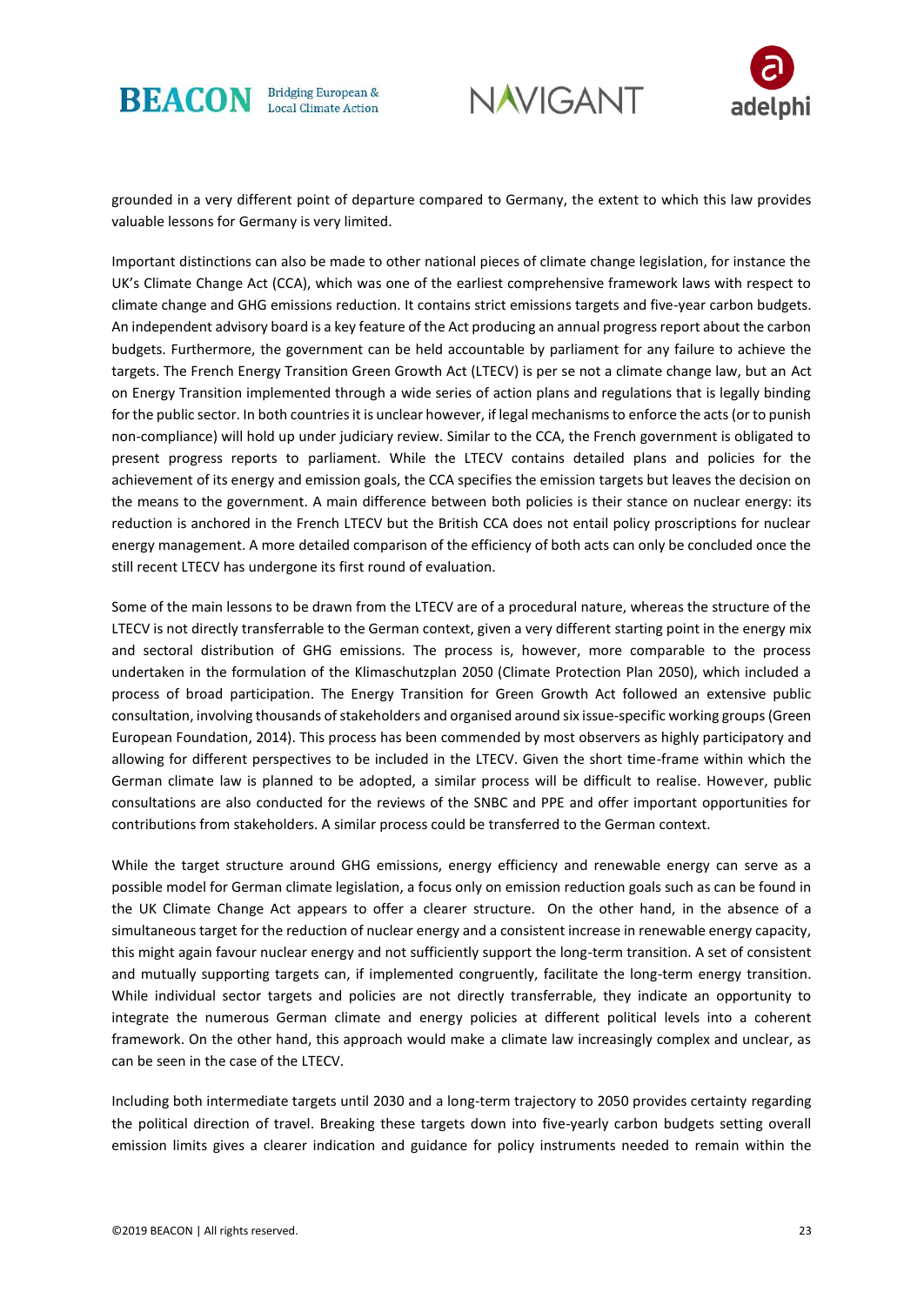





budget. This type of structure, which has been widely adopted in national climate change legislation in different countries, can serve as a model for Germany.

Apart from the climate and energy legislative framework established by the LTECV, it includes a comprehensive list of sector-specific measures which makes it in many ways comparable to the German Climate Protection Plan 2050. The main difference being that the latter does not have the same legal anchoring as the LTECV, but both follow the aim of large-scale economic transformation towards an almost carbon-neutral economy by the middle of the century. Besides this long-term target, they outline intermediate milestones and targets, with sectorspecific measures covering all economic activities. Both the LTECV and Climate Protection Plan were based on a wide-ranging dialogue and participation process.

Decentralising energy and climate policy fits well with the German federal governance structure. Yet it should be ensured that responsibilities are clearly allocated, allowing for accountability and preventing duplication of efforts. Streamlining the activities and administrative processes at different levels by integrating them under one umbrella framework can constitute a significant improvement in the governance of climate policy. The integration of regional and local planning tools has led to an uptake of climate change as a political issue by many sub-national actors. This, along with the extensive public consultation and enabling processes, facilitates the creation of communities of interest and an ongoing debate between stakeholders (OECD, 2016). While public participation can be a co-benefit of such a governance structure, it should not be the primary goal of climate legislation and should be facilitated in a way that it does not lead to a slowing down of progress given that the transformation towards a low-carbon economy also requires a significant amount of centrally coordination of activities.

Clearer regulation of parliamentary oversight, government reporting obligations and independent assessments by an expert advisory body is a further area that could be improved upon and should occupy a more central role in German climate law. The lack of such provisions in the French Energy Transition Act has been criticised by researchers (Sauer, 2018b).

### 6.3 Potential impacts

Given the limited institutional lessons that can be transferred to the German case, the potential impacts of a law following the French example are difficult to outline. Establishing legally binding emission limits is the main aspect of a climate law. The French Energy Transition for Green Growth Act extends far beyond this goal and covers a wide range of targets, which are both economy-wide and sector-specific. This aspect makes it quite comparable to the German Klimaschutzplan 2050 (Climate Protection Plan 2050). The impacts of this comprehensive legislation depend on how it is put into action.

Including sub-national authorities in the implementation of a climate law, as was done in the French case, facilitates the tangibility and visibility of climate change mitigation. Along with the extensive dialogue processes both during drafting and adoption of the LTECV and its implementation can serve as an example for similar processes in Germany. This process can foster citizen engagement and public support for action to tackle climate change. It is therefore an option for increasing societal ambition for and buy-in to the fight against climate change. The exact impacts of similar processes in Germany are of course difficult to predict. Aligning societal, economic and political efforts through broad participation can have a positive impact on the effectiveness of climate mitigation activities. Encouraging industry action through disclosure obligations can facilitate investments in low-carbon areas of economic development. By requiring companies and investors to detail their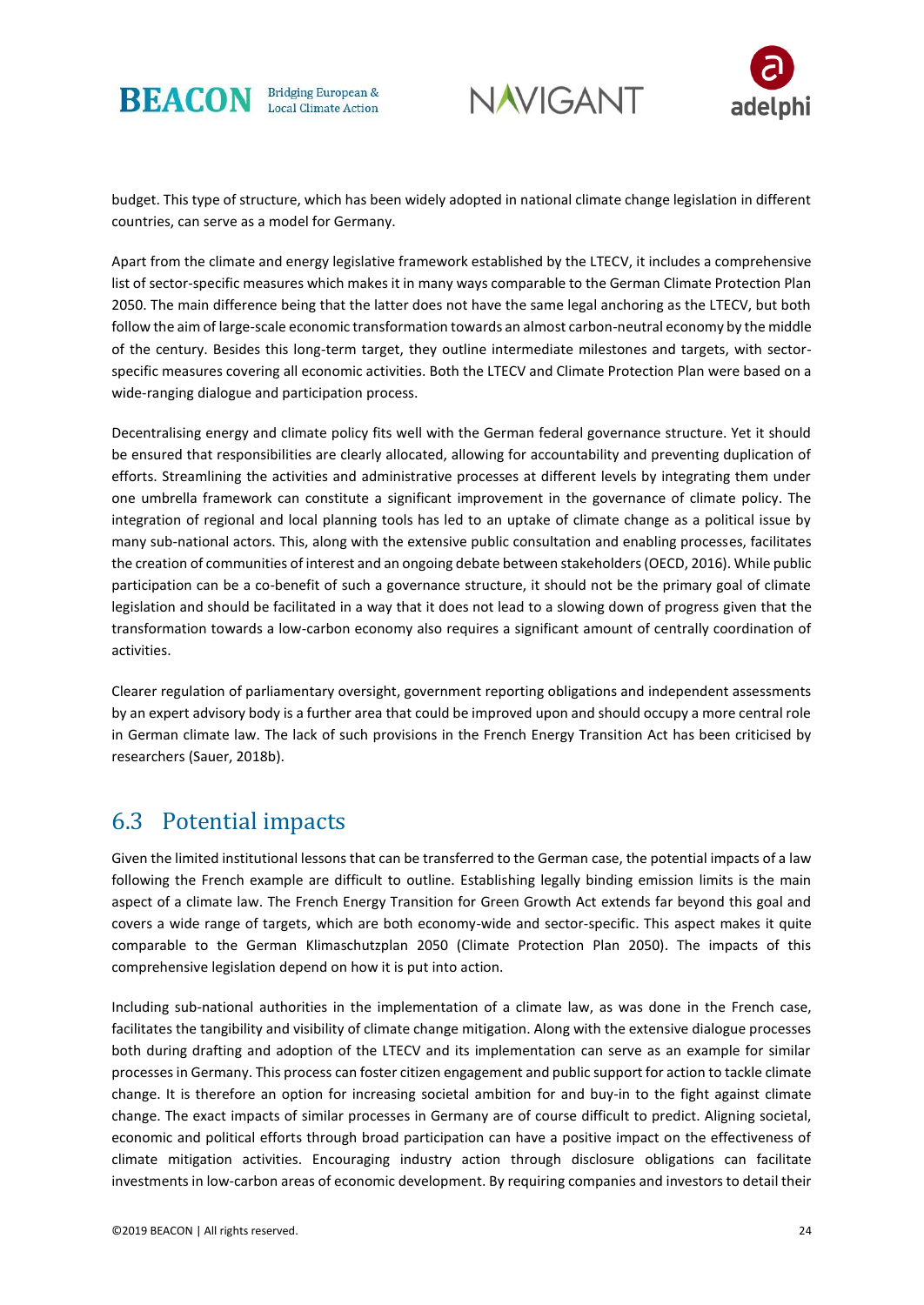





financial risk related to climate change also raises awareness and establishes it in investors' financial decisionmaking. While this does not necessarily have a direct effect on GHG emissions, it is an important step towards incorporation of the financial sector in climate policy.

# 6.4 Conclusions

In contrast to other national climate change legislation such as the UK's Climate Change Act, the French Energy Transition for Green Growth Act can be regarded as piece of legislation comprising all aspects of sustainable economic growth. This extensive scope together with very detailed provisions for implementation at different levels and with different timeframes makes this a highly complex piece of legislation. It is the basis for dozens of strategies, action plans, policy programmes and regulations, all of which interact with each other and involve different actors. It is therefore possible to conclude that the LTECV exhibits a lack of focused core target and governmental procedures which would steer French climate policy.

A similar approach offers the potential to streamline different climate and energy policies as well as administrative processes at different levels. However, the French experience also indicated that this can lead to an overly complex construct of regulations, strategies, policy measures and implementation obligations. This often makes the allocation of responsibilities unclear, leading to lower accountability and possible duplication of efforts. In contrast to a climate framework law, the LTECV includes a catalogue of measures to be taken forward and should therefore be evaluated more as such a catalogue than a legal and institutional structure. The question of transferability therefore includes a political choice regarding the purpose of a German climate law. While some benefits can come with the French approach of detailed policies outlined as part of climate legislation, the model of the UK Climate Change Act offers a clearer institutional and procedural structure, as well as a clear and accountable framework.

The overall impact on emission reductions is difficult to attribute to the LTECV since the objectives and measures of this legislation extend far beyond the scope of climate policy. Emission developments in different sectors of the economy are mainly attributable to specific policies implemented on the basis of the LTECV.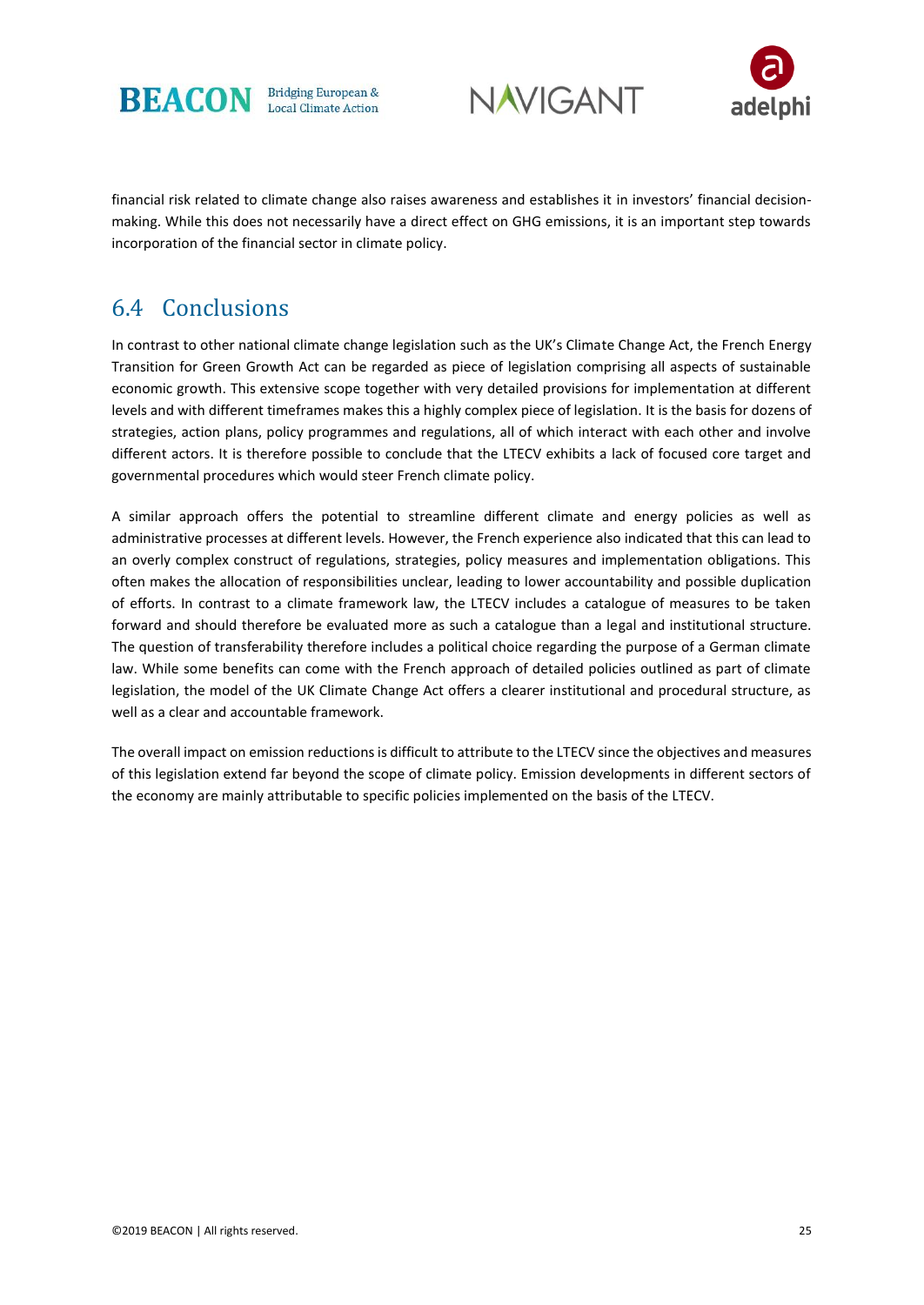

**NAVIGANT** 



# 7 References

- Barkin, N. (2017): *Battered Europe gets reprieve with Macron victory.* Reuters. [https://www.reuters.com/article/us-france-election-reaction-europe/battered-europe-gets-reprieve](https://www.reuters.com/article/us-france-election-reaction-europe/battered-europe-gets-reprieve-with-macron-victory-idUSKBN1830Y1)[with-macron-victory-idUSKBN1830Y1](https://www.reuters.com/article/us-france-election-reaction-europe/battered-europe-gets-reprieve-with-macron-victory-idUSKBN1830Y1)
- Bock, P. (2018): *Macron has lost a minister. Has he lost credibility on the environment too?* The Guardian. [https://www.theguardian.com/commentisfree/2018/aug/29/macron-minister-environmental-credibility](https://www.theguardian.com/commentisfree/2018/aug/29/macron-minister-environmental-credibility-nicolas-hulot-shock-resignation)[nicolas-hulot-shock-resignation](https://www.theguardian.com/commentisfree/2018/aug/29/macron-minister-environmental-credibility-nicolas-hulot-shock-resignation)
- Bocquillon, P. and Evrard, A. (2016): French climate policy: diplomacy in the service of symbolic leadership?
- Boring, N. (2016): *National Parliaments: France*. Library of Congress. [https://www.loc.gov/law/help/national](https://www.loc.gov/law/help/national-parliaments/france.php#Background)[parliaments/france.php#Background](https://www.loc.gov/law/help/national-parliaments/france.php#Background)
- Boyette, M. (2018): Energie- und Klimapläne in Frankreich. Dekarbonisierungsstrategie (SNBC) und mehrjährige Programmplanung für Energie (PPE). DFBEW.
- Conseil Économique, Social et Environnemental (2018): Comment accélérer la transition énergétique ? Avis sur la mise en œuvre de la loi relative à la transition énergétique pour la croissance verte. [https://www.lecese.fr/sites/default/files/pdf/Avis/2018/2018\\_04\\_loi\\_transition\\_energetique.pdf](https://www.lecese.fr/sites/default/files/pdf/Avis/2018/2018_04_loi_transition_energetique.pdf)
- Council of Ministers (2017): *Bilan de l'application de la loi de transition énergétique pour la croissance verte et stratégies d'application.* [https://www.gouvernement.fr/conseil-des-ministres/2017-04-19/bilan-de-l](https://www.gouvernement.fr/conseil-des-ministres/2017-04-19/bilan-de-l-application-de-la-loi-de-transition-energetique-p)[application-de-la-loi-de-transition-energetique-p](https://www.gouvernement.fr/conseil-des-ministres/2017-04-19/bilan-de-l-application-de-la-loi-de-transition-energetique-p)
- Criss, D. (2017): *The beginner's guide to the French elections. (And a refresher for the rest of you).* CNN. <https://edition.cnn.com/2017/04/20/europe/guide-to-french-election-trnd/index.html>
- Darlington, R. (2018): *A short guide to the French political system*. <http://www.rogerdarlington.me.uk/Frenchpoliticalsystem.html>
- Eckardt, N. (2015): Französisches Energiewendegesetz. in der von der Nationalversammlung am 22.07.2015 verabschiedeten Fassung. DFBEE.
- Embassy of France in London (2017): *France launches plan to implement Paris climate deal.*  <https://uk.ambafrance.org/France-launches-plan-to-implement-Paris-climate-deal>
- EURACTIV (2015): *France targets carbon tax in energy transition law.*  [https://www.euractiv.com/section/sustainable-dev/news/france-targets-carbon-tax-in-energy-transition](https://www.euractiv.com/section/sustainable-dev/news/france-targets-carbon-tax-in-energy-transition-law/)[law/](https://www.euractiv.com/section/sustainable-dev/news/france-targets-carbon-tax-in-energy-transition-law/)
- Gide (2015): *The French law on energy transition and renewable energy*. [https://www.gide.com/sites/default/files/gide\\_france\\_alerteclient\\_loitransitionenergetique\\_en\\_9oct2015.](https://www.gide.com/sites/default/files/gide_france_alerteclient_loitransitionenergetique_en_9oct2015.pdf) [pdf](https://www.gide.com/sites/default/files/gide_france_alerteclient_loitransitionenergetique_en_9oct2015.pdf)
- Gourvernement (2018): *Energy transition*[. https://www.gouvernement.fr/en/energy-transition](https://www.gouvernement.fr/en/energy-transition)
- Gourvernement (2018): *Plan Climat.* <https://www.gouvernement.fr/action/plan-climat>
- Grantham Research Institute on Climate Change and the Environment (2015): *Law no. 2015-992 on Energy Transition for Green Growth (Energy Transition Law).* The London School of Economics and Political Sciences. [http://www.lse.ac.uk/GranthamInstitute/law/law-no-2015-992-on-energy-transition-for-green](http://www.lse.ac.uk/GranthamInstitute/law/law-no-2015-992-on-energy-transition-for-green-growth-energy-transition-law/)[growth-energy-transition-law/](http://www.lse.ac.uk/GranthamInstitute/law/law-no-2015-992-on-energy-transition-for-green-growth-energy-transition-law/)
- Grantham Research Institute on Climate Change and the Environment (2017): *Finance Law 2018 and Second Rectifying Finance Law for 2017.* [http://www.lse.ac.uk/GranthamInstitute/law/finance-law-2018-and](http://www.lse.ac.uk/GranthamInstitute/law/finance-law-2018-and-second-rectifying-finance-law-for-2017/)[second-rectifying-finance-law-for-2017/](http://www.lse.ac.uk/GranthamInstitute/law/finance-law-2018-and-second-rectifying-finance-law-for-2017/)
- Green European Foundation (2014): *The French Energy Transition at a crossroads.* [https://gef.eu/wp](https://gef.eu/wp-content/uploads/2017/01/The_French_Energy_Transition_at_a_crossroads.pdf)content/uploads/2017/01/The French Energy Transition at a crossroads.pdf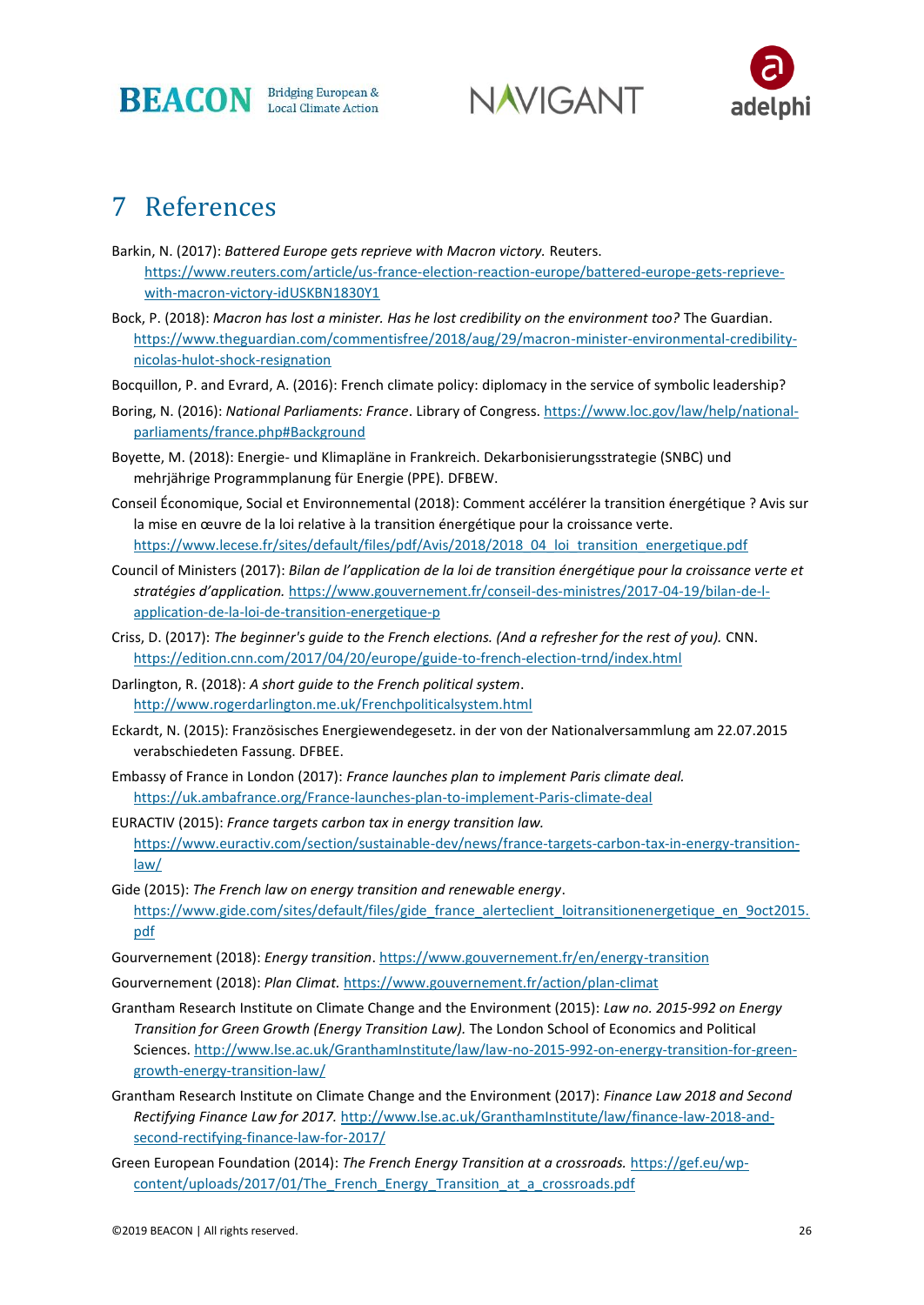





Henard, M. C. (2010): *France's Strategy to Implement Renewable Energy Directive. Global Agricultural Information Network.* 

[https://gain.fas.usda.gov/Recent%20GAIN%20Publications/France%27s%20Strategy%20to%20Implement%](https://gain.fas.usda.gov/Recent%20GAIN%20Publications/France%27s%20Strategy%20to%20Implement%20Renewable%20Energy%20Directive_Paris_France_12-3-2010.pdf) [20Renewable%20Energy%20Directive\\_Paris\\_France\\_12-3-2010.pdf](https://gain.fas.usda.gov/Recent%20GAIN%20Publications/France%27s%20Strategy%20to%20Implement%20Renewable%20Energy%20Directive_Paris_France_12-3-2010.pdf)

- International Energy Agency (IEA) (2013): *Energy Policies of IEA Countries. Germany 2013 Review.*  [https://www.iea.org/publications/freepublications/publication/Germany2013\\_free.pdf](https://www.iea.org/publications/freepublications/publication/Germany2013_free.pdf)
- International Energy Agency (IEA) (2017): *CO<sup>2</sup> Emissions from Fuel Combustion. 2017 Highlights.*  <https://www.iea.org/media/statistics/CO2Highlights.XLS>
- International Energy Agency (IEA) (2017): *Energy Policies of IEA Countries. France, 2016 Review*. <https://webstore.iea.org/energy-policies-of-iea-countries-france-2016-review>
- Kuhlmann, S. (2018): *Local Authorities between the State and the Market: An International Comparison of Local Government Systems and Reforms.* Deutsches Institut für Urbanistik [https://difu.de/publikationen/local](https://difu.de/publikationen/local-authorities-between-the-state-and-the-market-an.html)[authorities-between-the-state-and-the-market-an.html](https://difu.de/publikationen/local-authorities-between-the-state-and-the-market-an.html)
- Lavergne, R. (2016): *French experience on long term energy & climate planning*. <https://www.env.go.jp/press/y0618-09/mat05.pdf>
- Le Grenelle Environment (2009): *French Climate Plan*. In: Ecology, Energy, Sustainable Development & the Sea [http://ec.europa.eu/environment/archives/networks/greenspider/doc/climate\\_change\\_campaigns/ccc\\_fra](http://ec.europa.eu/environment/archives/networks/greenspider/doc/climate_change_campaigns/ccc_france.pdf) [nce.pdf](http://ec.europa.eu/environment/archives/networks/greenspider/doc/climate_change_campaigns/ccc_france.pdf)
- MacEwen, A. (2015): *Why France's new Energy and Green Growth Law is a big deal.* BusinessGreen. [https://www.businessgreen.com/bg/opinion/2424079/why-frances-new-energy-and-green-growth-law-is](https://www.businessgreen.com/bg/opinion/2424079/why-frances-new-energy-and-green-growth-law-is-a-big-deal)[a-big-deal](https://www.businessgreen.com/bg/opinion/2424079/why-frances-new-energy-and-green-growth-law-is-a-big-deal)
- Mason et al. (2016): French Energy Transition Law. Global Investor Briefing.
- Masters, J. (2017): *How Powerful Is France's President? Council on Foreign Relations*. <https://www.cfr.org/backgrounder/how-powerful-frances-president>
- Mathieu, C. (2016): *France: Reducing Nuclear Dominance and Promoting a Low-Carbon Energy System. Institute for Advanced Sustainability Studies.* [https://www.ifri.org/sites/default/files/atoms/files/iass\\_study\\_1906900\\_7.pdf](https://www.ifri.org/sites/default/files/atoms/files/iass_study_1906900_7.pdf)
- Ministère de la Transition écologique et solidaire (2018a): *Révision de la stratégie nationale bas-carbone : les contributions des citoyens*. [https://www.ecologique-solidaire.gouv.fr/revision-strategie-nationale-bas](https://www.ecologique-solidaire.gouv.fr/revision-strategie-nationale-bas-carbone-contributions-des-citoyens)[carbone-contributions-des-citoyens](https://www.ecologique-solidaire.gouv.fr/revision-strategie-nationale-bas-carbone-contributions-des-citoyens)
- Ministère de la Transition écologique et solidaire (2018b): *Action de la France pour l'efficacité énergétique.* <https://www.ecologique-solidaire.gouv.fr/action-france-lefficacite-energetique>
- Ministère de la Transition écologique et solidaire (2018c): Les énergies renouvelables en France : les chiffres clés 2018*.* <https://www.ecologique-solidaire.gouv.fr/energies-renouvelables-en-france-chiffres-cles-2018>
- Ministry for an Ecological and Solidary Transition (2017): *Climate Plan.*
- Ministry for an Ecological and Solidary Transition (2017b): *The Seventh national communication of France.* United Nations Framework Convention on Climate Change. [https://unfccc.int/sites/default/files/resource/901835\\_France-NC7-2-NC%20-%20FRANCE%20%20-](https://unfccc.int/sites/default/files/resource/901835_France-NC7-2-NC%20-%20FRANCE%20%20-%20EN%20-VF15022018.pdf) [%20EN%20-VF15022018.pdf](https://unfccc.int/sites/default/files/resource/901835_France-NC7-2-NC%20-%20FRANCE%20%20-%20EN%20-VF15022018.pdf)
- Ministry for an Ecological and Solidary Transition (2018): *The multiannual Energy Plan*.

Ministry for Ecology: France National Low-Carbon Strategy (SNBC).

- MINISTRY OF ENVIRONMENT, ENERGY AND THE SEA (2016): Energy Transition for Green Growth Act. in action. Regions - Citizens - Business.
- Mouchon, F (2018). Macron est-il vraiment "champion du climat?".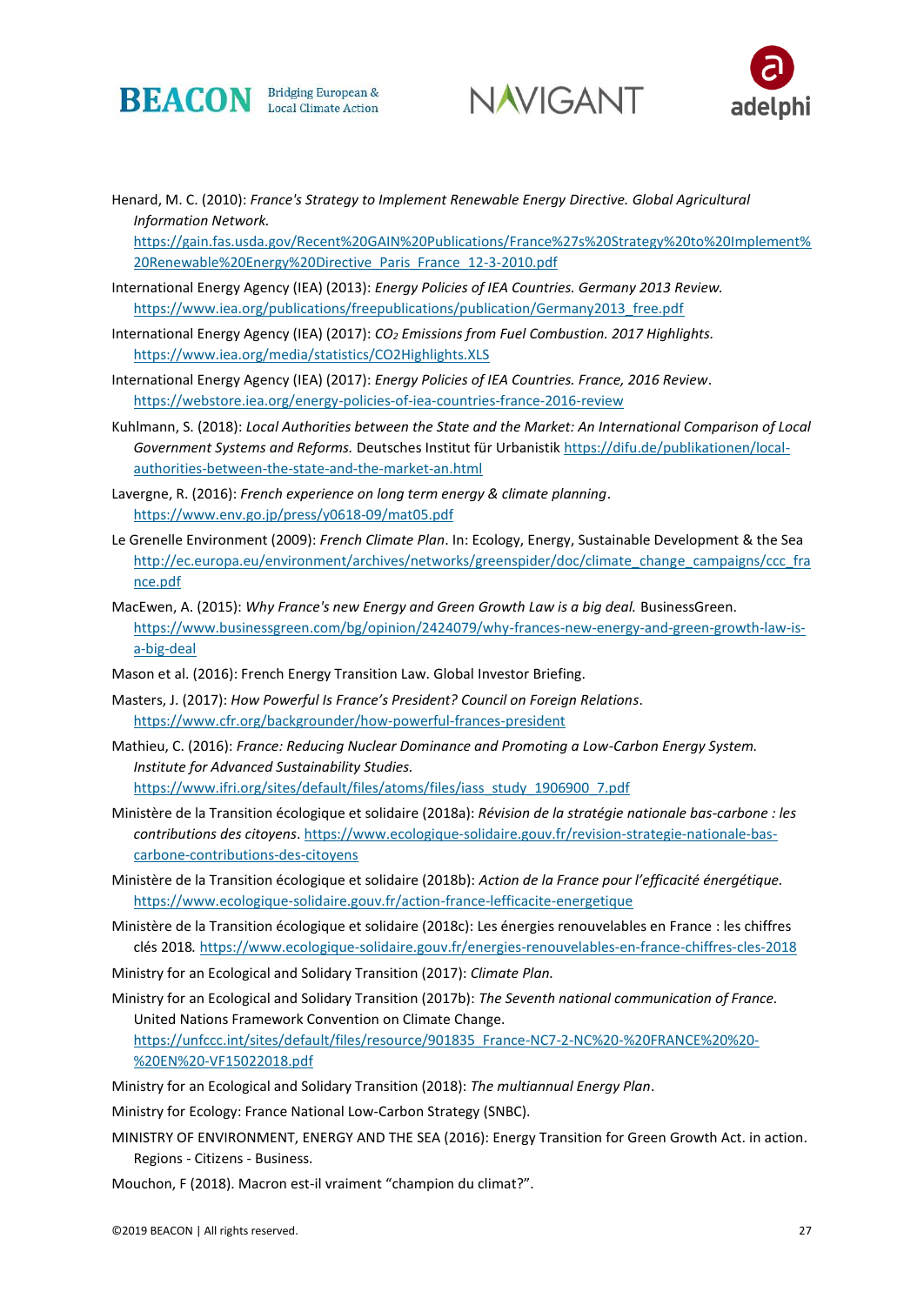





<http://www.leparisien.fr/societe/macron-est-il-vraiment-champion-du-climat-25-09-2018-7901997.php>

- Multee (2016): Synthesis report on European best practices for M&V schemes and coordination mechanisms. https://multee.eu/system/files/EU\_Best\_Practice\_for\_M%26V\_schemes\_%26\_Coordination\_Mechanisms [1.pdf](https://multee.eu/system/files/EU_Best_Practice_for_M%26V_schemes_%26_Coordination_Mechanisms_1.pdf)
- Multee (2018): *Coordination Mechanisms*[. https://multee.eu/topics/cooperation-mechanism](https://multee.eu/topics/cooperation-mechanism)
- Nachmany, M., Fankhauser, S., Davidová, J., Kingsmill, N., Landesman, T., Roppongi, H., Schleifer, P., Setzer, J., Sharman, A., Singleton, C.S., Sundaresan, J., Townshend,T. (2015): *Climate Change Legislation in France.* <http://www.lse.ac.uk/GranthamInstitute/wp-content/uploads/2015/05/FRANCE.pdf>
- Novethic (2016): *Article 173 of the French Energy Transition law. Implications, First Steps and Impact.* [https://yoursri.com/media-new/download/essentiel-art-173-novethic-2016\\_en.pdf](https://yoursri.com/media-new/download/essentiel-art-173-novethic-2016_en.pdf)
- Observatoire Climat-Energie (2018): *Où en est la France ?* [https://www.observatoire-climat-energie.fr/tableau](https://www.observatoire-climat-energie.fr/tableau-de-bord/)[de-bord/](https://www.observatoire-climat-energie.fr/tableau-de-bord/)
- OECD (2015): *OECD Economic Surveys. FRANCE*.<https://www.oecd.org/eco/surveys/France-2015-overview.pdf>
- OECD (2016): *Environmental Performance Reviews: France 2016.* [http://dx.doi.org/10.1787/9789264252714](http://dx.doi.org/10.1787/9789264252714-en) [en](http://dx.doi.org/10.1787/9789264252714-en)
- OECD (2016b): *OECD Economic Outlook 2016*. Issue 2[.https://www.oecd.org/eco/outlook/economic-forecast](https://www.oecd.org/eco/outlook/economic-forecast-summary-france-oecd-economic-outlook-november-2016.pdf)[summary-france-oecd-economic-outlook-november-2016.pdf](https://www.oecd.org/eco/outlook/economic-forecast-summary-france-oecd-economic-outlook-november-2016.pdf)
- OECD (2017): *The Governance of Land Use. Country Factsheet France*. <https://www.oecd.org/regional/regional-policy/land-use-France.pdf>
- Poupeau, F. M. (2014): *Central-Local Relations in French Energy Policy-Making: Towards a New Pattern of Territorial Governance.* In: Environmental Policy and Governance (24) <https://onlinelibrary.wiley.com/doi/abs/10.1002/eet.1637>
- PwC (2015): La Transition Energétique pour la croissance verte. Impacts attendus et tendances du marché français.
- RFI (2018): *Sortie du nucléaire: la loi de transition énergétique mise à mal.* [https://savoirs.rfi.fr/fr/comprendre](https://savoirs.rfi.fr/fr/comprendre-enrichir/sciences/sortie-du-nucleaire-la-loi-de-transition-energetique-mise-a-mal)[enrichir/sciences/sortie-du-nucleaire-la-loi-de-transition-energetique-mise-a-mal](https://savoirs.rfi.fr/fr/comprendre-enrichir/sciences/sortie-du-nucleaire-la-loi-de-transition-energetique-mise-a-mal)
- Royal, S. (2017): Ce qui change au 1er janvier 2017 pour la transition énergétique, pour le climat, pour la biodiversité et contre les pollutions.
- Réseau action climat (2017). Discours d'Emmanuel Macron à la COP23: Réactions des ONG

présentes à Bonn[. https://reseauactionclimat.org/discours-macron-cop23-reactions/](https://reseauactionclimat.org/discours-macron-cop23-reactions/)

Réseau action climat (2018). Les chiffres 2017 de l'observatoire climat-énergie : la france à la derive.

<https://reseauactionclimat.org/observatoire-climat-energie-2018/>

- Rüdinger, A. (2015): *The French Energy Transition Law for Green Growth: At the limits of governance by objectives.* IDDRI. [https://www.iddri.org/sites/default/files/import/publications/ib0715\\_ar\\_fetl.pdf](https://www.iddri.org/sites/default/files/import/publications/ib0715_ar_fetl.pdf)
- Rüdinger, A. (2018): Le suivi et l'évaluation de la transition bas-carbone en France. Enjeux méthodologiques et recommandations.
- Sauer, N. (September 2018a): *A green transition can help save money: France's new environment minister*. Climate Home News[. http://www.climatechangenews.com/2018/09/10/green-transition-can-help-save](http://www.climatechangenews.com/2018/09/10/green-transition-can-help-save-money-frances-new-environment-minister/)[money-frances-new-environment-minister/](http://www.climatechangenews.com/2018/09/10/green-transition-can-help-save-money-frances-new-environment-minister/)
- Sauer, N. (September 2018b): *France is lagging on 8 out of 9 climate targets, watchdog warns.* Climate Home News[. http://www.climatechangenews.com/2018/09/17/france-lagging-8-9-climate-targets-watchdog](http://www.climatechangenews.com/2018/09/17/france-lagging-8-9-climate-targets-watchdog-warns/)[warns/](http://www.climatechangenews.com/2018/09/17/france-lagging-8-9-climate-targets-watchdog-warns/)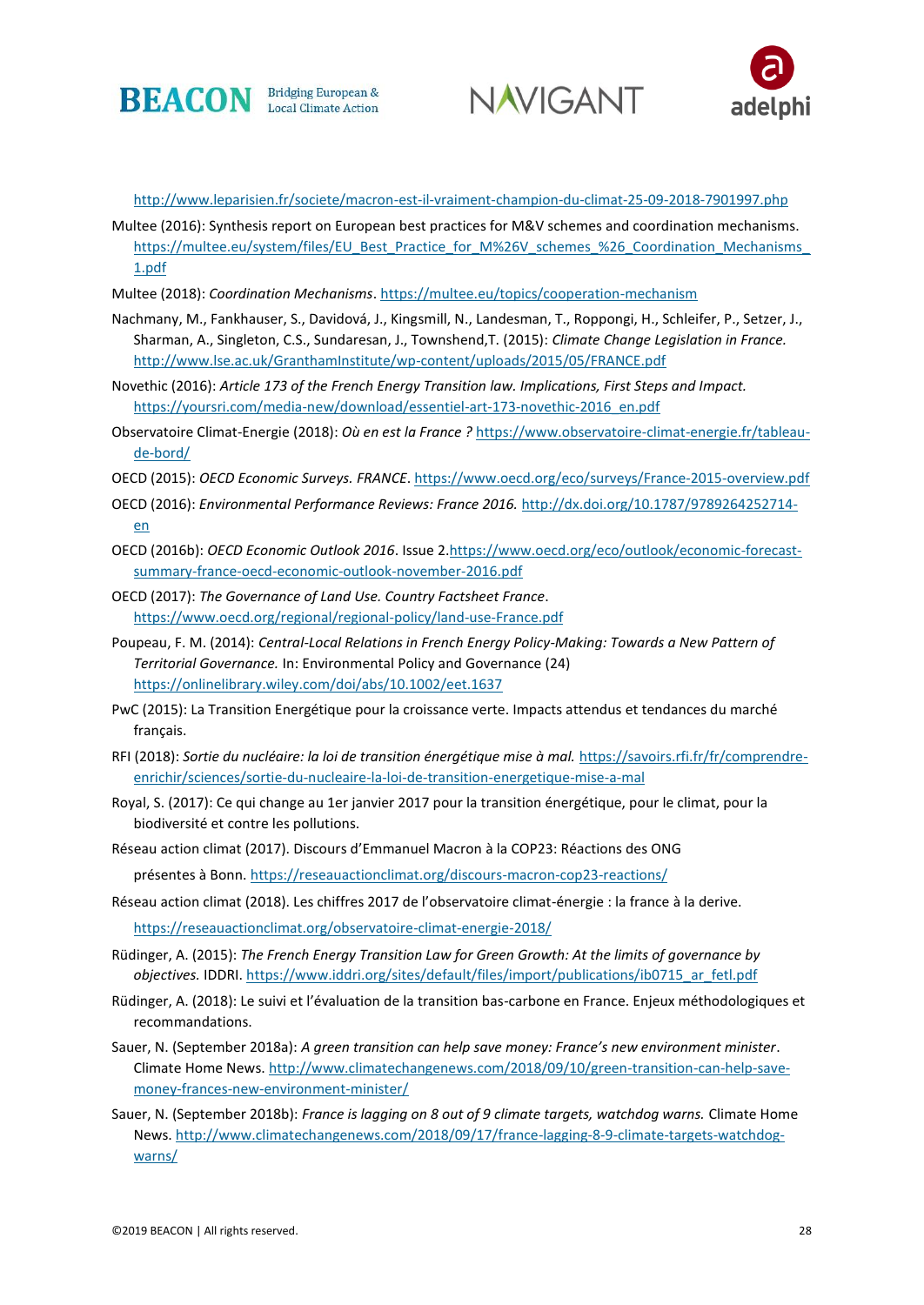





Sénat (2018): *Bilan annuel de l'application des lois au 31 mars 2018*[. http://www.senat.fr/rap/r17-510/r17-](http://www.senat.fr/rap/r17-510/r17-51029.html) [51029.html](http://www.senat.fr/rap/r17-510/r17-51029.html)

Woloch, I., Popkin, J.D. and others (2018): *France.* Encyclopædia Britannica. <https://www.britannica.com/place/France/Regional-and-local-government>